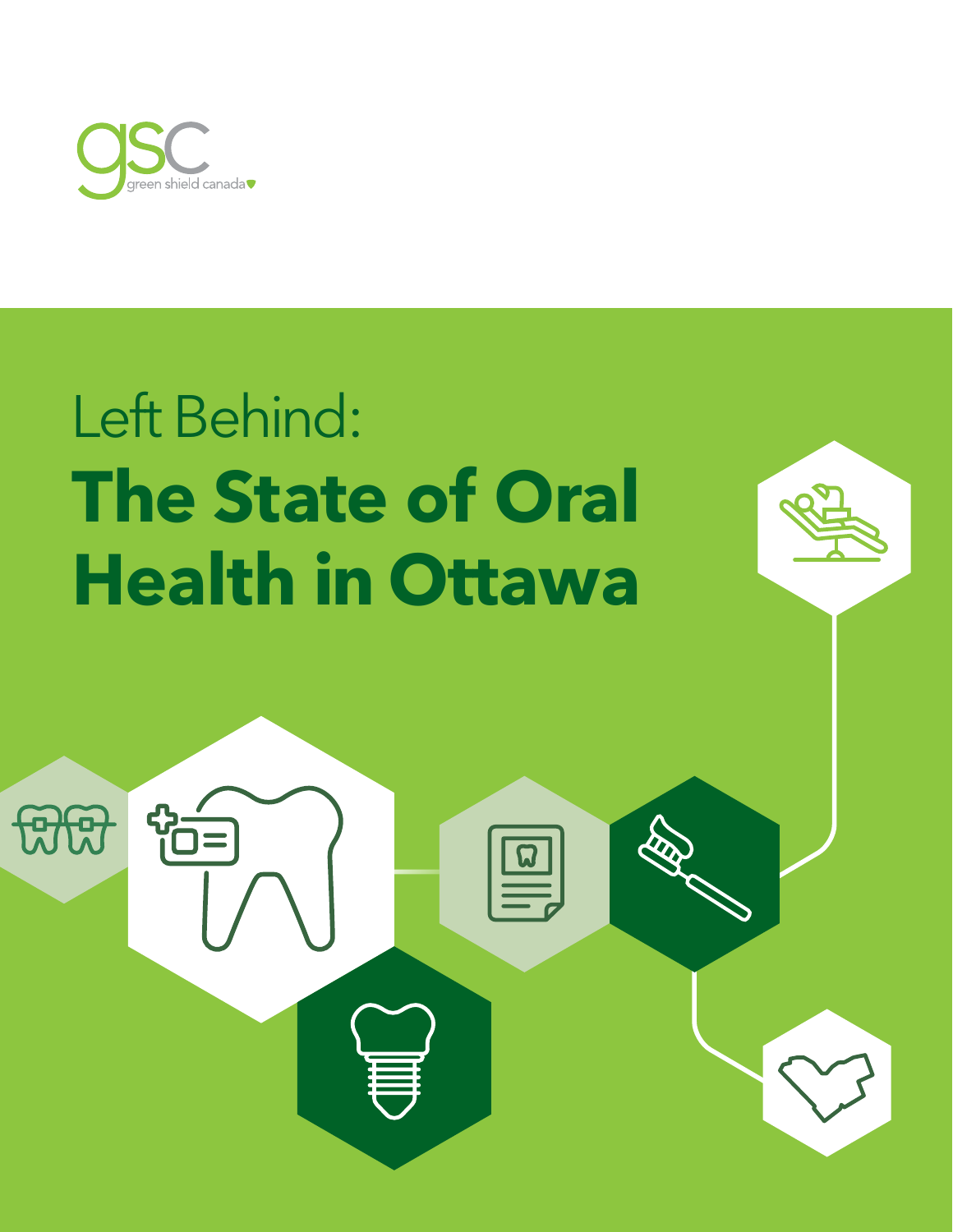## **Acknowledgements**

The creation of *Left Behind: The State of Oral Health in Ottawa* was funded by Green Shield Canada. This report aims to spotlight the current challenges and opportunities associated with accessing oral healthcare in Ottawa and in communities across Canada.



#### **Lead researcher and author**

Steven Ayer

**Producer** Green Shield Canada

**Design**

Gravity Inc

#### **Acknowledgements**

A number of advisors in the community, across the country, and from Green Shield Canada and Ottawa Community Foundation provided advice and direction on this report. It would not be possible without their incredible contributions.

All opinions and interpretations in this report are the opinions, interpretations, or perspectives of the author and editorial team and do not necessarily reflect the opinions of any organizations or people referenced in this report. All analysis is by the author and any mistakes are his alone.

#### **About Green Shield Canada**

GSC is Canada's fourth-largest health and dental benefits provider and is uniquely structured as a social enterprise with the purpose of making it easier for people to live their healthiest lives. From coast-to-coast, our service delivery includes drug,

dental, extended healthcare, vision, hospital, and travel benefits for groups and individuals, as well as administration and benefits management services. Supported by outcomes-based sustainability strategies, advanced technology, and exceptional customer service, GSC creates innovative programs for nearly four million plan participants nationwide.

At GSC, our vision is to achieve Better Health for All. We believe that all Canadians should have access to services they need to improve their health and well-being, but for too many that's not a reality. We're focusing on filling gaps in the Canadian health care system in oral and mental health, two foundational areas that a large number of Canadians struggle to access.

This is why GSC is proud to partner with the Ottawa Community Foundation in establishing the GSC Community Impact Fund, with the goal of investing in local organizations dedicated to improving oral and mental health in the Ottawa community – areas that are typically under-funded and under-resourced. The Fund supports initiatives that help increase access to dental services for underinsured and uninsured Canadians, as well as initiatives that enable the delivery of mental healthcare and increase awareness of mental health issues and resources.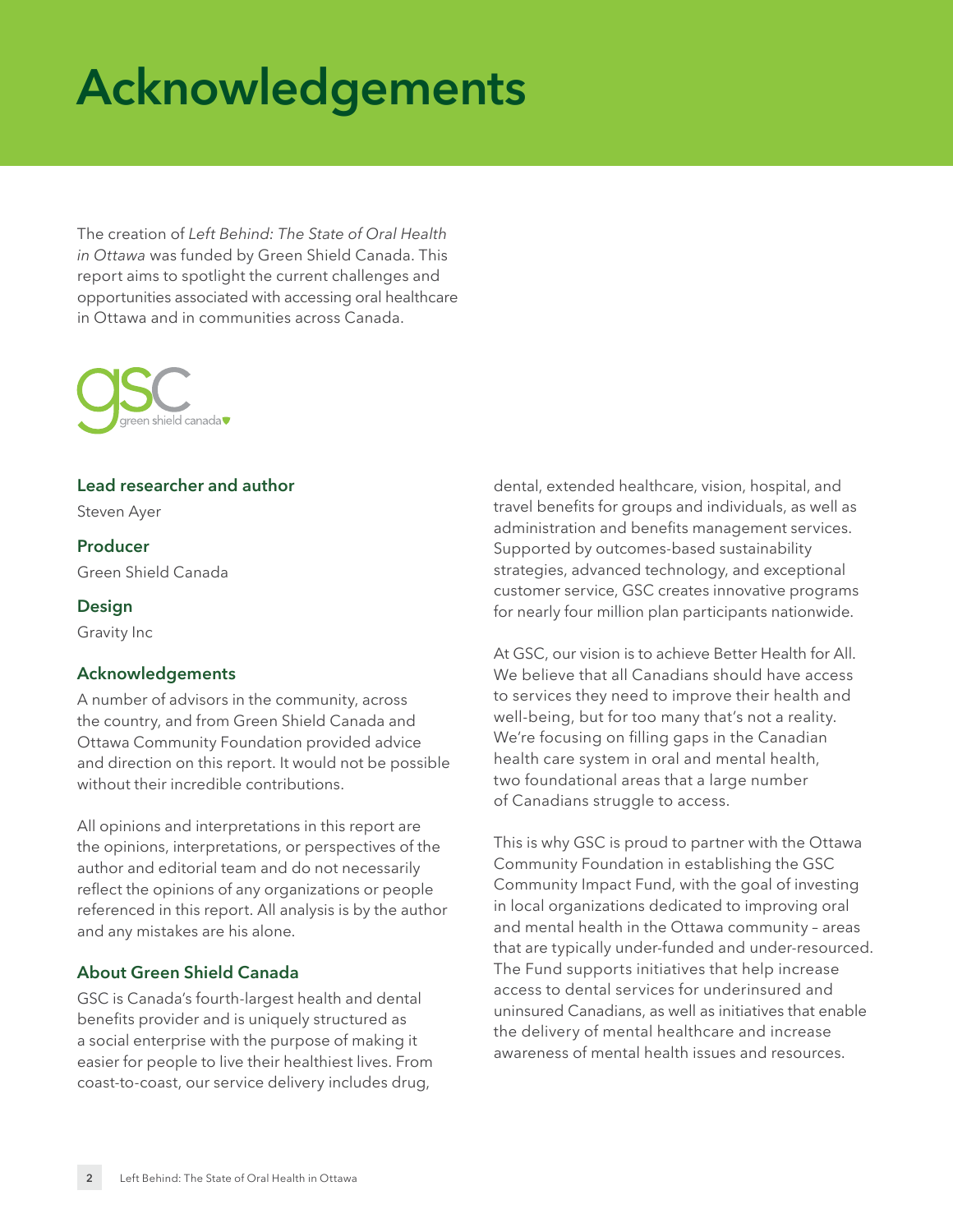## **Contents**

| The state of oral health in Ottawa7                                                                                |
|--------------------------------------------------------------------------------------------------------------------|
| Dental insurance coverage in Ottawa is<br>better than anywhere else in Ontario 7                                   |
| People without dental insurance<br>are avoiding going to the dentist 8                                             |
| The lack of preventative oral<br>healthcare leads to emergency<br>room (ER) visits and other costs 9               |
| Oral health, affordability,<br>and dental insurance in<br>marginalized communities  13                             |
| Racialized people and<br>immigrants are far less likely<br>to have dental insurance  14                            |
| Seniors in Ottawa have<br>low rates of dental coverage  16                                                         |
| Many food insecure Ottawa<br>residents struggle to access<br>dental care and find it<br>uncomfortable to eat<br>17 |

| Oral health and housing status  18                                                                 |  |
|----------------------------------------------------------------------------------------------------|--|
| The working poor are even<br>less likely to have insurance<br>than the poorest Ottawa residents 19 |  |
|                                                                                                    |  |

**4**

#### **[Oral health of children in Ottawa ...........](#page-23-0) 24**

| Children in Ottawa generally |  |
|------------------------------|--|
| have better dental coverage  |  |
|                              |  |
| Screenings in schools 24     |  |



#### **[Oral health and COVID-19 .......................](#page-24-0) 25**

| People have been putting        |  |
|---------------------------------|--|
| off going to the dentist during |  |
|                                 |  |



#### **Improving oral health infrastructure**

| Recommendations and options  27 |
|---------------------------------|
|---------------------------------|

|--|--|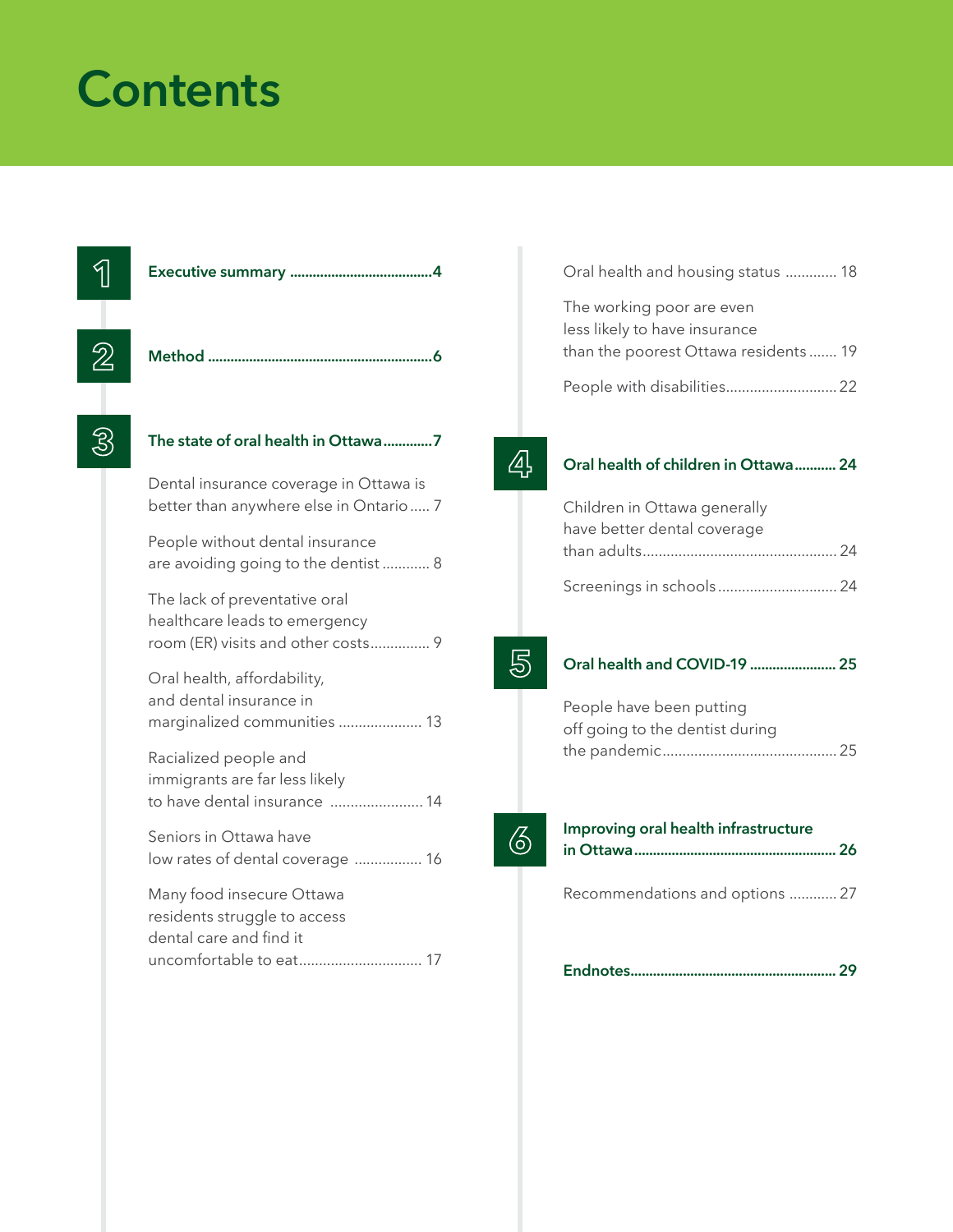### <span id="page-3-0"></span>**Executive summary**

**01** Across Canada, one in three people lacks coverage for dental care, while low-income Canadians are four times more likely to avoid seeing a dentist because of cost and two times more likely to have poor dental outcomes. Access to dental care is often overlooked and underfunded, and is deeply intertwined with complex social issues, from the rise of precarious employment to increasing food insecurity. One thing is clear: for many of the most vulnerable people in our communities, the current system has left them behind and without support. How did we get here, and what can be done?

#### **Oral health needs of Ottawa residents aged 12 and older in 2017/2018**



**195,600** 

did **not** have **dental insurance** in 2017/2018



**154,600** 

people **avoided going to the dentist due to cost** in the last 12 months



**100,100** 

residents only go to the dentist for **emergency care or never**

**63,000** 

people report **dissatisfaction** with the **appearance** of their teeth or dentures



**28,600**  residents report often having **persistent pain** 

**in their mouths**

**Source:** Canadian Community Health Survey, Ottawa Health Unit, 2017/2018. This survey likely undercounts the number of people with poor oral health due to the difficulty in surveying marginalized groups (such as the precariously housed) who disproportionately have poor oral health. Data only captures residents [1](#page-28-1)2 years of age and older.

This report highlights the importance of oral health and analyzes the state of oral health in Ottawa, compared to other regions. It also takes a deeper look at who has dental insurance in Ottawa and who doesn't and provides recommendations for how oral health outcomes can be improved in the region. It outlines community organizations, public health efforts and initiatives underway in Ottawa that are providing critical oral health programs.

<span id="page-3-1"></span>This study draws on data from the 2017/2018 Canadian Community Health Survey (CCHS), which is the most recent reliable data at the time of this report writing. The CCHS includes responses from 1,482 respondents from the Ottawa Health Unit aged 12 years and older and offers a glimpse into the state of oral health in the community, further summarized throughout this report. This study also draws on the existing oral health literature and interviews with local oral health experts.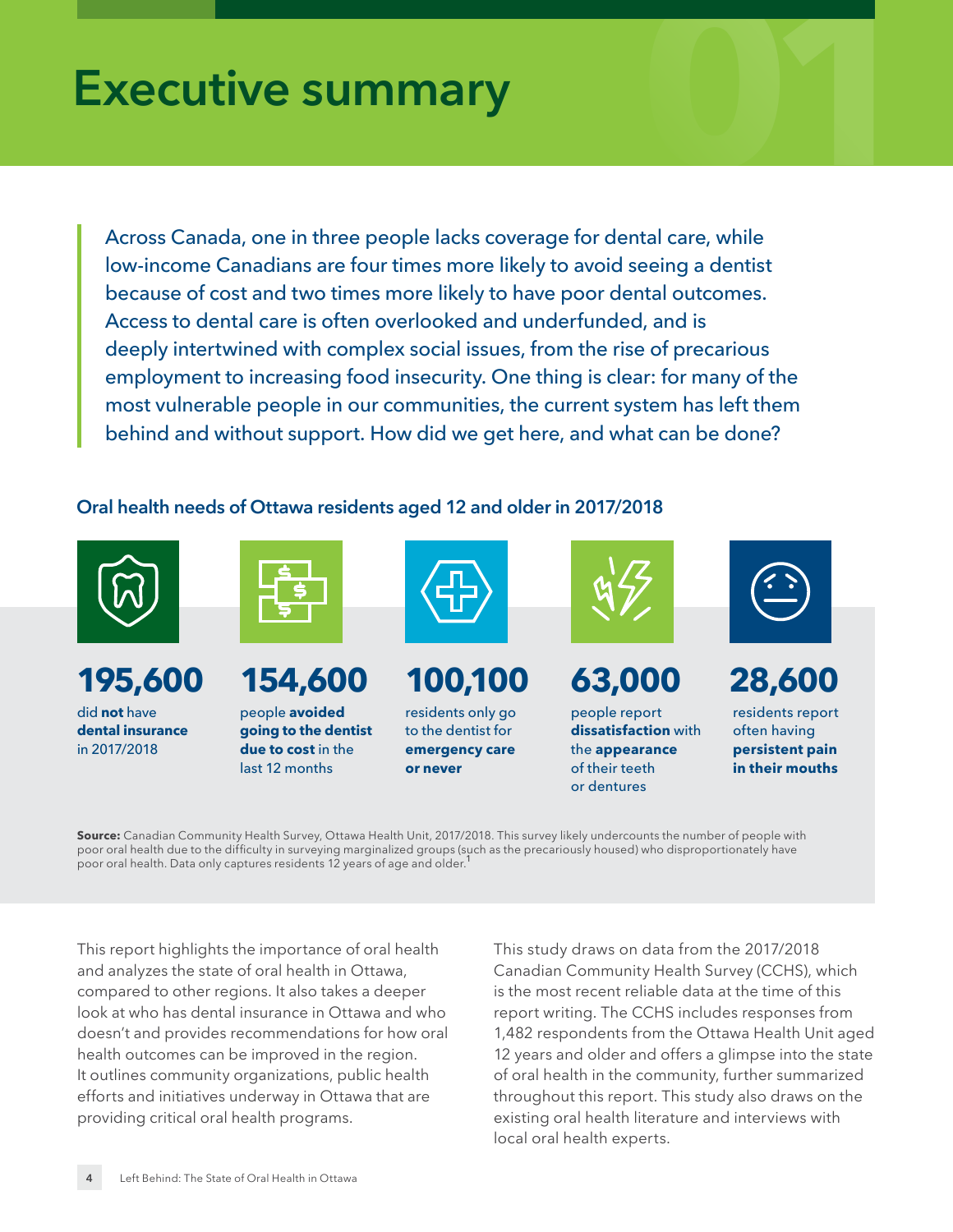Ottawa has the highest rates of dental insurance in the province among the larger Ontario public health units analyzed, yet 195,600 residents (24%) still do not have coverage in data from the 2017/2018 CCHS. The problem is especially acute for immigrants to Canada, 31% of whom lack insurance (compared to 22% of Canadian-born residents).

These challenges have resulted in more than 148,000 Ottawa residents avoiding the dentist due to cost in 2017/2018, with more than 28,000 reporting persistent pain in their mouths.

#### **This study demonstrates that many people in Ottawa face significant oral health challenges:**

- Ottawa had the highest rate of dental insurance among large health units in the province at 76%, vs 67% average for the province.
- People without dental insurance had worse oral health and were more likely to avoid the dentist, with numerous negative oral health and overall health implications ranging from persistent pain, associations with heart disease, and complications with other illnesses to lower productivity, more missed work, and worse academic and employment outcomes.
- Canada has much lower public spending on dental care than other OECD countries, and Ontario has the lowest per capita public spending across provinces, leaving many challenges for those without dental insurance in Ontario.
- Challenges for the uninsured are growing over the last 20 years, dental care services have increased at nearly twice the rate of inflation (81% vs. 41%).
- Complicating matters, those with lower incomes are most likely to not have any insurance, with 55% of those with household incomes between \$20,000 to \$39,999 not having any insurance, a figure that is slightly higher than those with less than \$20,000 in household income (47%). By contrast, only 16% of people with incomes over \$80,000 do not have insurance.
- Racialized residents were less likely to have insurance (30%) than white residents (23%).
- The aging population will also present growing oral health challenges, as 36% of 65- to 74-year-olds and 40% of those 75 and older do not have dental insurance, with this population expected to grow by 44% between 2018 and 2025.
- In Ottawa, people with functional difficulties have much lower self-perceived rates of oral health. This is especially true for people with difficulty with self-care, only 35% of whom rate their oral health as very good or excellent, compared to 65% of people without this difficulty.
- Rapidly increasing rents and housing costs will present ongoing challenges, as renters were 1.5 times as likely to not have dental insurance as home owners (32% vs 21%).

The implications of these problems ripple across so many domains of health. Oral inflammation is associated with heart disease, growing evidence links tooth pain and depression, and employment outcomes are worse for those with lower oral health. Other studies suggest that tooth loss can contribute to locking individuals in a cycle of homelessness and that low-income students have higher dental pain rates, contributing to worse academic performance. Poor oral health is linked to worse physical, mental and social outcomes and represents a pressing and underserved heath-care issue. These challenges and more are discussed in this report.

Together, all of this paints a clear picture: access to dental care is not only a health concern, but it also represents a significant social issue that is intricately connected to the broader wellbeing of community members. During the pandemic, it has become even more clear (although already well-established) that gaping inequalities exist in our society, and Canada's dental care system is no exception. Improved access to oral healthcare could be a plank of any build back better initiatives. Essential workers, who are more likely to be racialized, have borne the brunt of the pandemic and are more likely to lack dental insurance. Even as these workers have kept society functioning, many of them do not have access to basic benefits, including dental care.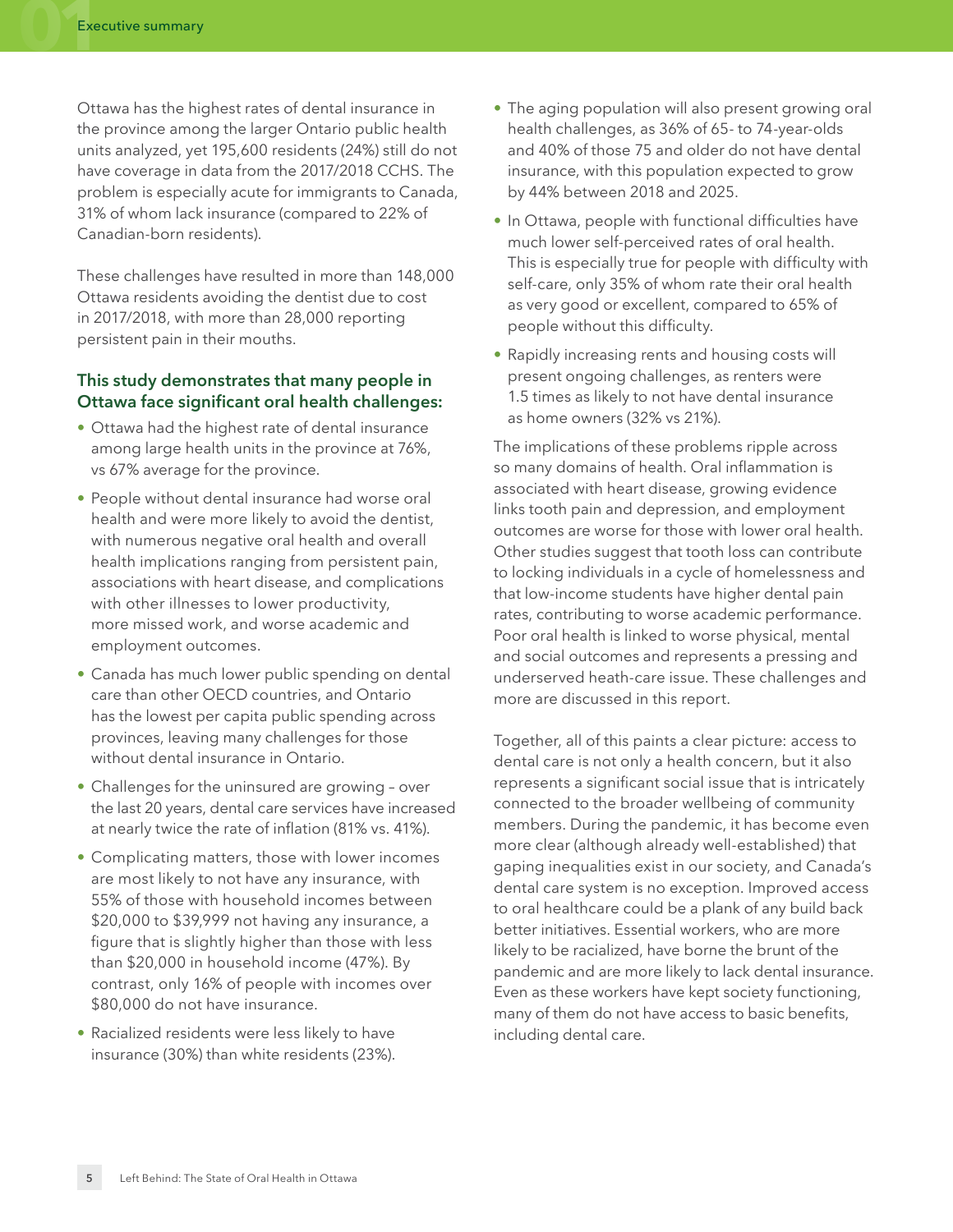## <span id="page-5-0"></span>**Method**

This study makes use of the Canadian Community Health Survey (CCHS) from 2017/2018.

The survey is a voluntary, cross-sectional survey that collects health status and health systems utilization and health determinants, including dental care, dental insurance, and oral health information.

The CCHS surveys approximately 65,000 people aged 12 years and older from across Canada each year and provides reliable health information at the regional level every two years. This report uses the combined data from 2017 and 2018.

The public use microdata file (PUMF) was used for this analysis. The City of Ottawa Health Unit had 1,482 valid responses in the PUMF.

### **Limitations**

All data is self-reported and may not be recalled accurately. The survey is offered in English and French.

**02**

While the CCHS is the most widely used source for understanding regional health trends, like any survey, it tends to underrepresent low-income populations, people who do not speak official languages, newcomers, precariously housed individuals and other populations of interest, and the survey likely underestimates some challenges because of this.

In this report, sub-regional segmentation is used, which should be interpreted with caution. In addition, this data makes comparisons between the 2005 and 2017/2018 Canadian Community Health Surveys. In 2015, a new collection and sampling strategy were implemented, and any comparisons should be interpreted with caution.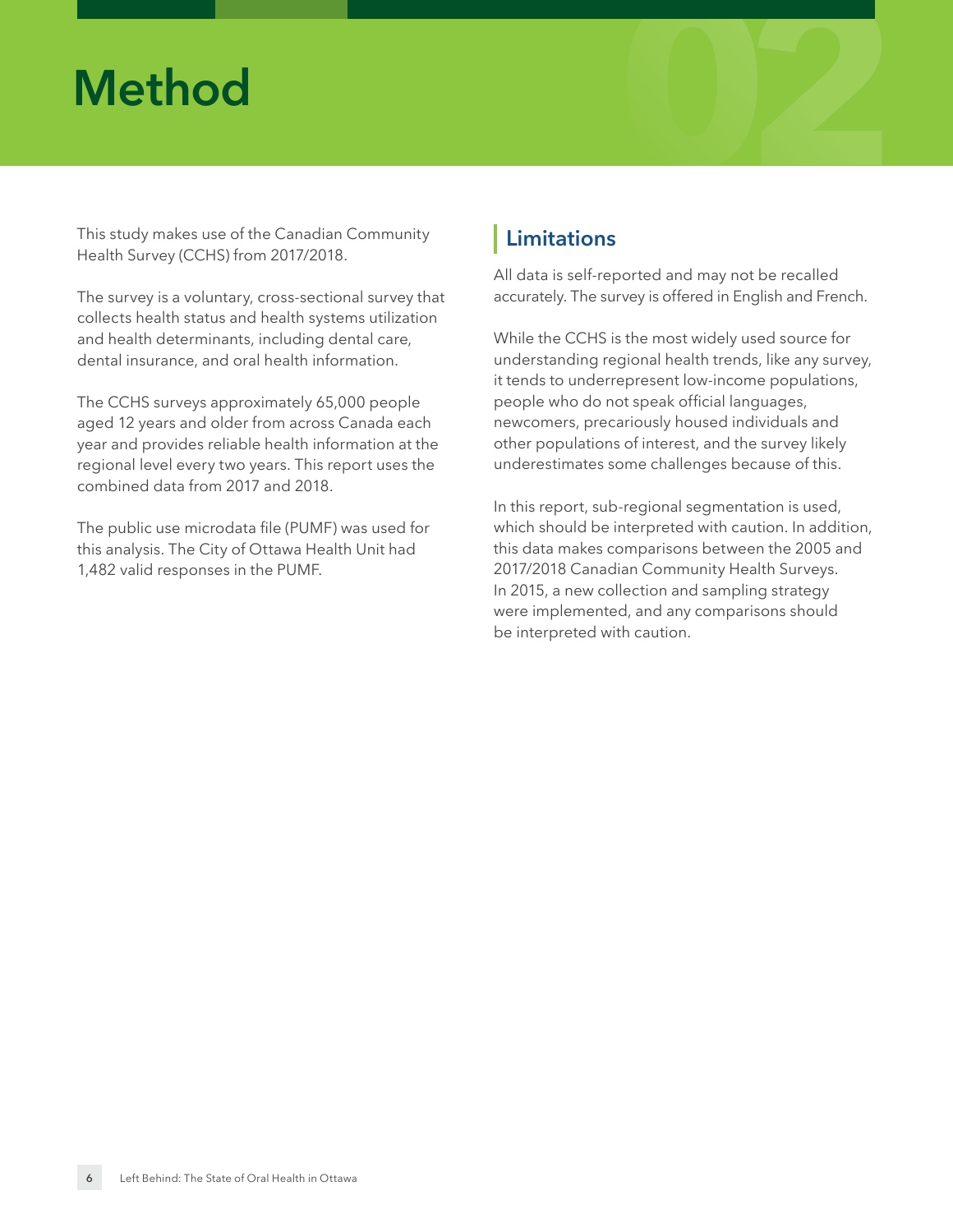### <span id="page-6-0"></span>**03 The state of oral health**  in Ottawa

#### <span id="page-6-1"></span>**Dental insurance coverage in Ottawa is better than anywhere else in Ontario**

The high cost of dental care in Ontario means that most people need to rely on private insurance or pay out-of-pocket. About 50% of oral health spending comes from employer-provided benefits, 44% is paid out-of-pocket, and only 6% comes from public sources.[2](#page-28-2)

76% of Ottawa residents have dental insurance, which is the highest rate in the province among larger health units. Private dental insurance programs have played an essential role in maintaining good levels of oral health among people who are fortunate enough to have insurance.



#### <span id="page-6-2"></span>Rates of dental insurance, 2017/2018, Ontario

#### Rates of self-perceived "excellent" or "very good" oral health, 2017/2018, Ontario



**Source:** Canadian Community Health Survey, Public Use Microdata File, 2017/2018. Data reflects non-age standardized weighted numbers. Analysis by author.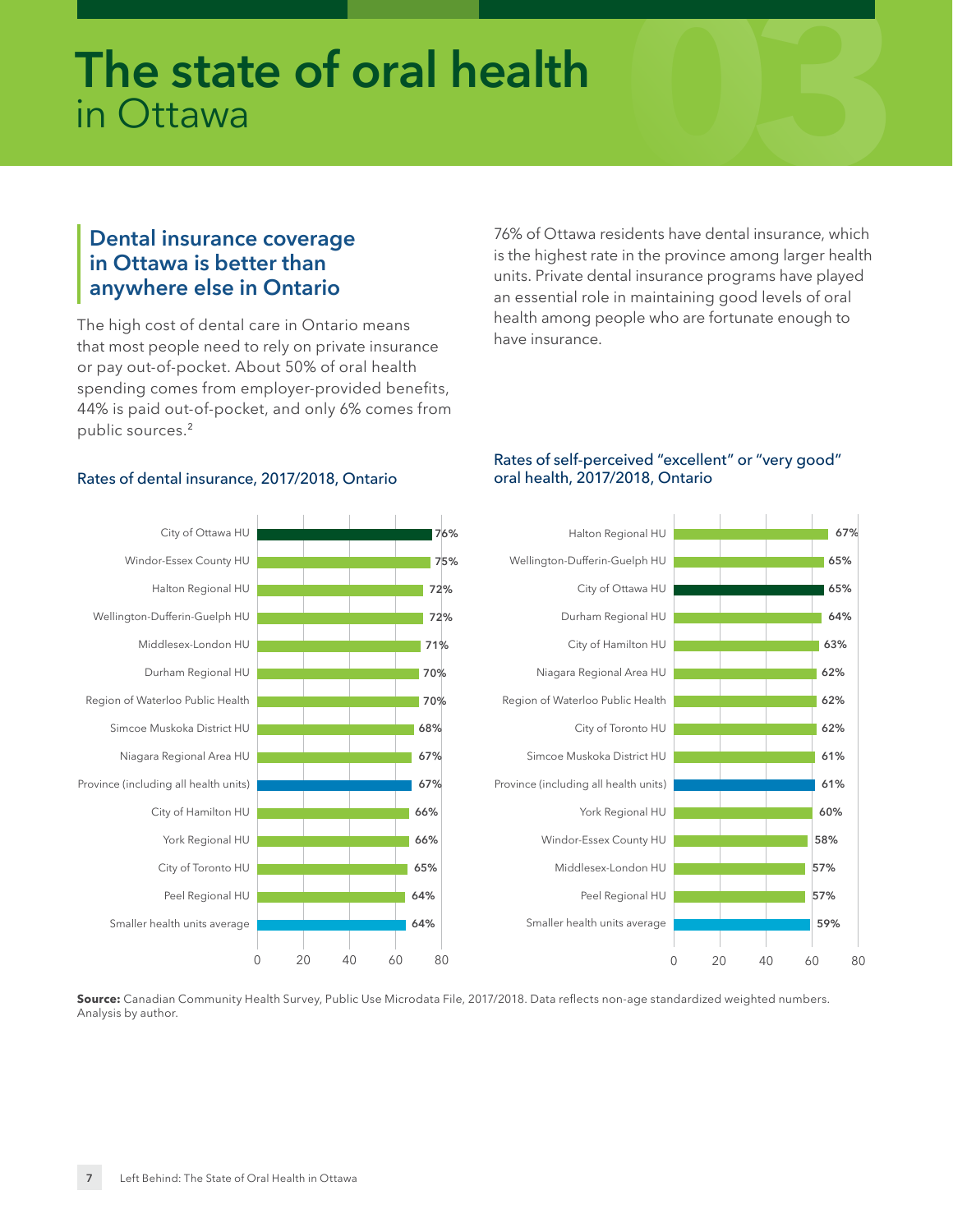#### <span id="page-7-0"></span>**People without dental insurance are avoiding going to the dentist**

Regular visits to the dentist are important to maintain both oral and overall health. People who avoid going to the dentist are more likely to suffer severe health consequences in the future.

In Ottawa, almost a quarter of residents (24%) do not have dental insurance, and out of those without insurance, almost half (40%) avoided going to the dentist in 2017/2018 due to cost. This avoidance of dental services is unsurprising, considering the high costs of oral healthcare. In addition, the Consumer Price Index shows that over the last 20 years, the cost of dental care services have increased at nearly twice the rate of inflation (81% versus 41%) (see chart on page 21 for more details). This rate of increase is higher than every other subcategory except tobacco.

In contrast, only 12% of people with dental insurance in Ottawa avoided going to the dentist due to cost. People with insurance still avoid the dentist due to cost because many employers, whether public or private, cover only a portion of dental care, meaning that seeking treatment can still entail high costs for people with insurance.

Those with no insurance are most likely to avoid the dentist due to cost (40%), but government social assistance clients are also quite likely to avoid the dentist due to cost (29%), 2.5 times more likely than those with employer dental insurance (11%).



#### Percentage who avoided the dentist due to cost in previous 12 months, by insurance coverage, Ottawa, 2017/2018

**Source:** Canadian Community Health Survey, Public Use Microdata File, 2017/2018. Data reflects non-age standardized weighted numbers. Analysis by author.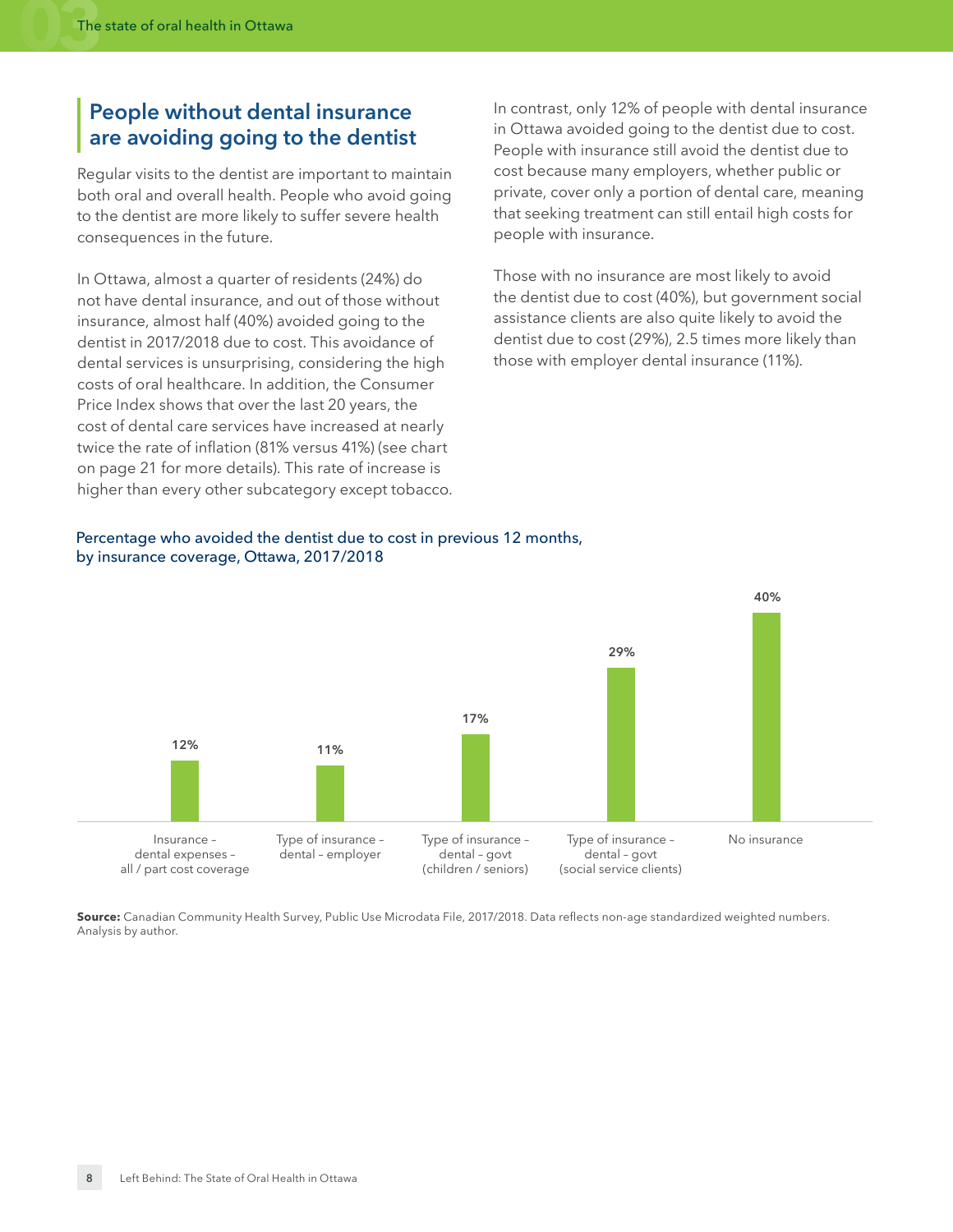#### <span id="page-8-0"></span>**The lack of preventative oral healthcare leads to emergency room (ER) visits and other costs**

One of the primary impediments to expanding dental healthcare is cost. However, people without access to preventative oral healthcare inevitably develop other problems, which also entail high costs.

In 2015 in Ontario, 61,000 ER visits for dental problems cost the healthcare system \$31 million.[3](#page-28-3) The 6,149 ER visits in the Champlain Local Health Integration Network (LHIN) – of which Ottawa is part – contributed about \$3.2 million of this amount. While no local data was readily available, the St. Michael's Hospital in Toronto reported the average cost for a visit to their Emergency Room to see a physician about a dental emergency was at least \$513. In 2014, there were also 17,888 visits to physicians for dental problems in the Champlain LHIN, costing at least \$602,825 (based on a minimum cost to Ontario Health Insurance Plan (OHIP) of \$33.70 per 15-minute visit).

Beyond the direct costs of treating dental problems in physicians' offices and in emergency rooms, the failure to provide preventative oral healthcare also leads to long-term costs associated with all the other diseases and conditions that may develop because of poor oral health.

A 2014 Canadian study found that more than one in five Canadians were avoiding the dentist due to cost and the study discovered that these individuals "had more untreated decay, missing teeth, and reported having poorer oral health and oral pain more often" [than those who did not avoid the dentist due to cost].[4](#page-28-4)

<span id="page-8-3"></span><span id="page-8-2"></span><span id="page-8-1"></span>The study also demonstrated that reducing financial barriers to accessing oral healthcare could lead to a healthier and more productive society and could have significant economic benefits.<sup>[5](#page-28-5)</sup> They note that this would be achieved by reducing cardiovascular disease (which is closely connected to gum disease and poor oral health and costs the Canadian economy \$20.9 billion every year) and by limiting working hours lost due to dental pain (those researchers estimate 40 million working hours are lost annually in Canada due to dental pain), which results in more than \$1 billion in lost productivity per year.

### 44

### Prevention, like in other areas of medicine, is a lot more cost-effective than treatment.

Interviewee from Ottawa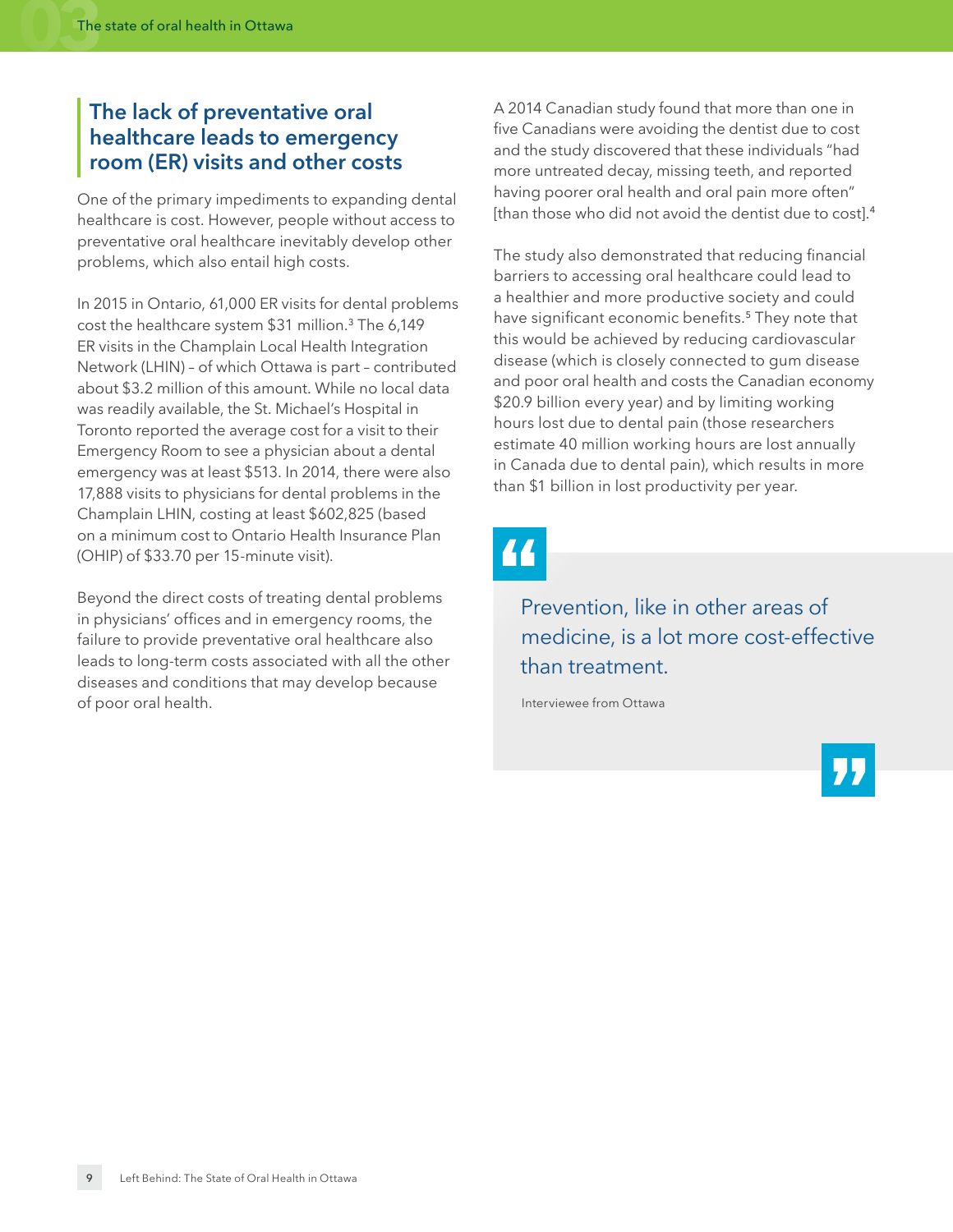#### **Why oral health is important**

Oral diseases, including tooth decay and gum disease, are among the most common chronic diseases affecting millions of Canadians. Oral health is highly interconnected with overall health and wellness, and poor oral health makes it difficult for people to live healthy and fulfilling lives.

#### **General physical health**

Poor oral health is associated with higher rates of heart disease and respiratory illness, causes complications with diabetes,<sup>[6](#page-28-6)</sup> and has broad implications for quality of life. People who have no access to preventative oral health often develop serious conditions that need to be treated in hospital emergency rooms.

#### **Mental health**

<span id="page-9-2"></span>Longitudinal studies have shown that oral health issues such as persistent pain trigger depression<sup>[7](#page-28-7)</sup> and that mental health issues can also contribute to poor oral health.[8](#page-28-8) Poor oral health reduces self-confidence and can make it harder for people to socialize.<sup>[9](#page-28-9)</sup> People with severe mental illnesses are 2.7 times as likely to lose all their teeth compared to the general population.<sup>[10](#page-28-10)</sup>

#### **Education**

<span id="page-9-5"></span>Students with poor oral health have lower attendance, lower grades, and higher odds of dropping out.[11](#page-28-11) Schools across Ontario screen students for oral health problems, and students from marginalized communities are more likely to have oral health problems. Approximately 26,000 students were screened by Ottawa Public Health hygienists in 2014/2015: 9% were identified as having dental needs, and 5% with urgent treatment needs.<sup>[12](#page-28-12)</sup>

<span id="page-9-0"></span>

#### <span id="page-9-4"></span><span id="page-9-3"></span><span id="page-9-1"></span>**Employment**

<span id="page-9-8"></span><span id="page-9-7"></span>Dental pain leads to lower productivity and higher absences from work,<sup>[13](#page-28-13)</sup> while poor oral health can make it more difficult for people to get a job,<sup>[14](#page-28-14)</sup> and employment programs with added oral health components have seen better employment outcomes.[15](#page-28-15)

<span id="page-9-9"></span>The rise of precarious jobs without dental insurance poses a major risk to the oral health of Canadians, especially those from marginalized communities.

#### <span id="page-9-6"></span>**Food security**

<span id="page-9-10"></span>Low-income Canadians and the working poor struggle to buy healthy food, and therefore are at risk of poor oral health. More than a third of food insecure individuals in Ontario report frequent discomfort eating food.<sup>[16](#page-28-16)</sup>

#### **Connection with affordable housing**

<span id="page-9-11"></span>For many Canadians, housing costs have taken an increasing percentage of income,<sup>[17](#page-28-17)</sup> meaning they have less money to spend on their oral health. As rent and mortgage costs continue to soar across Ottawa, the inability of many people to attend to their oral health will most likely increase.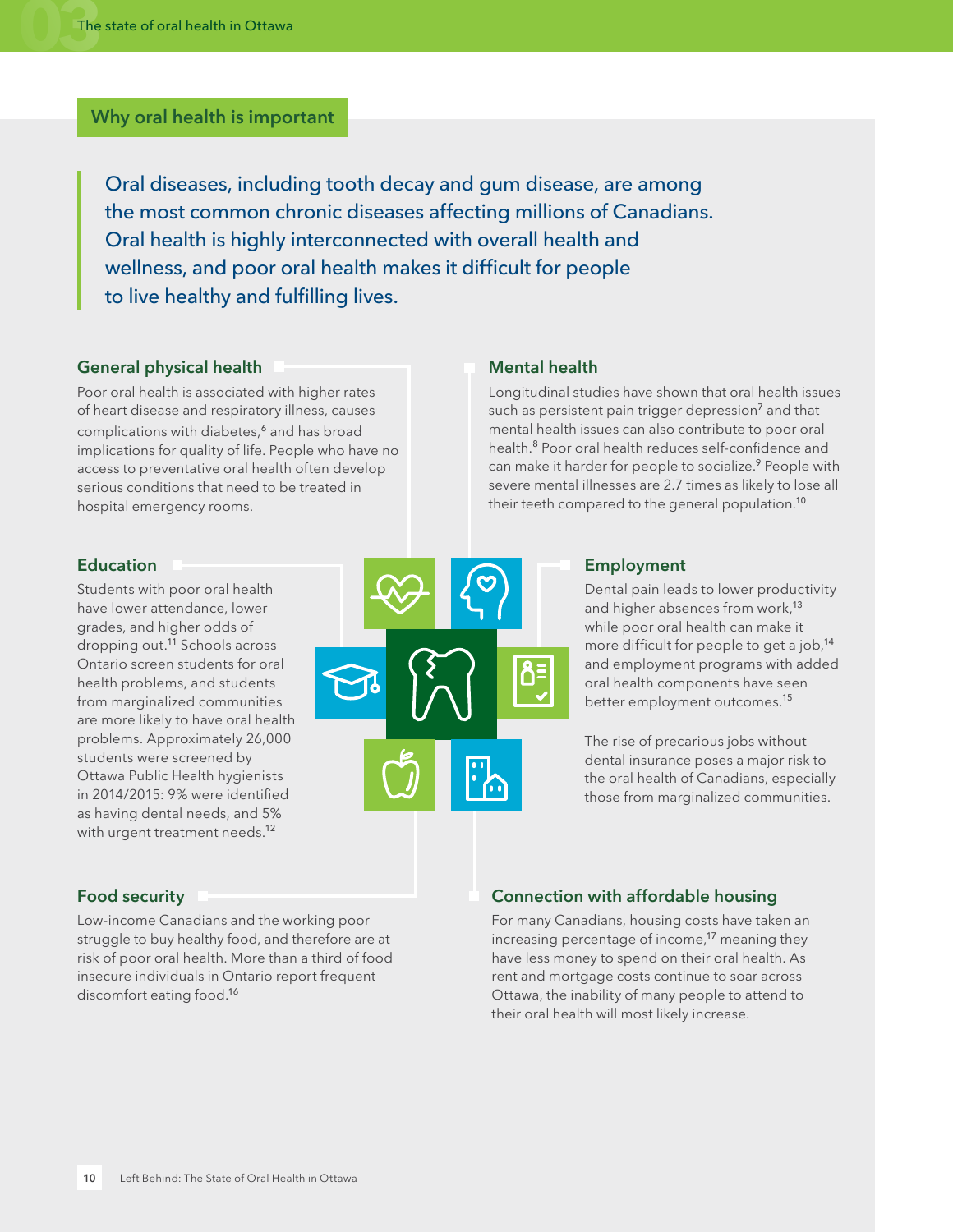#### **Canada and Ontario have underinvested in oral health**



#### Percentage of dental spending from public sources, select OECD countries, 2013

**Source:** Dentistry in Alberta: Time for a Checkup?<sup>[18](#page-28-18)</sup>

The story of oral healthcare in Canada, and in Ontario specifically, is one of chronic underinvestment.

Canadians are generally proud of our universal healthcare, but dental care is one of the major omissions of the system.

Canadians like to compare our healthcare to the more private American system favourably, yet only 5% of dental spending in Canada comes from public sources, compared to 10% in the US.

<span id="page-10-0"></span>When comparing Canada's public investment in dental care with other high-income countries, the picture becomes even bleaker. In OECD countries, an average of 32% of dental spending comes from public sources, and this figure is significantly higher in both Germany (64%) and Japan (77%).

Per capita spending on dental care also differs widely across Canada. The three territories (Nunavut \$302, Northwest Territories \$282, and Yukon \$195) each spend significantly more than any of the provinces. The Canadian average is \$25, and the prairie provinces are all significantly above average.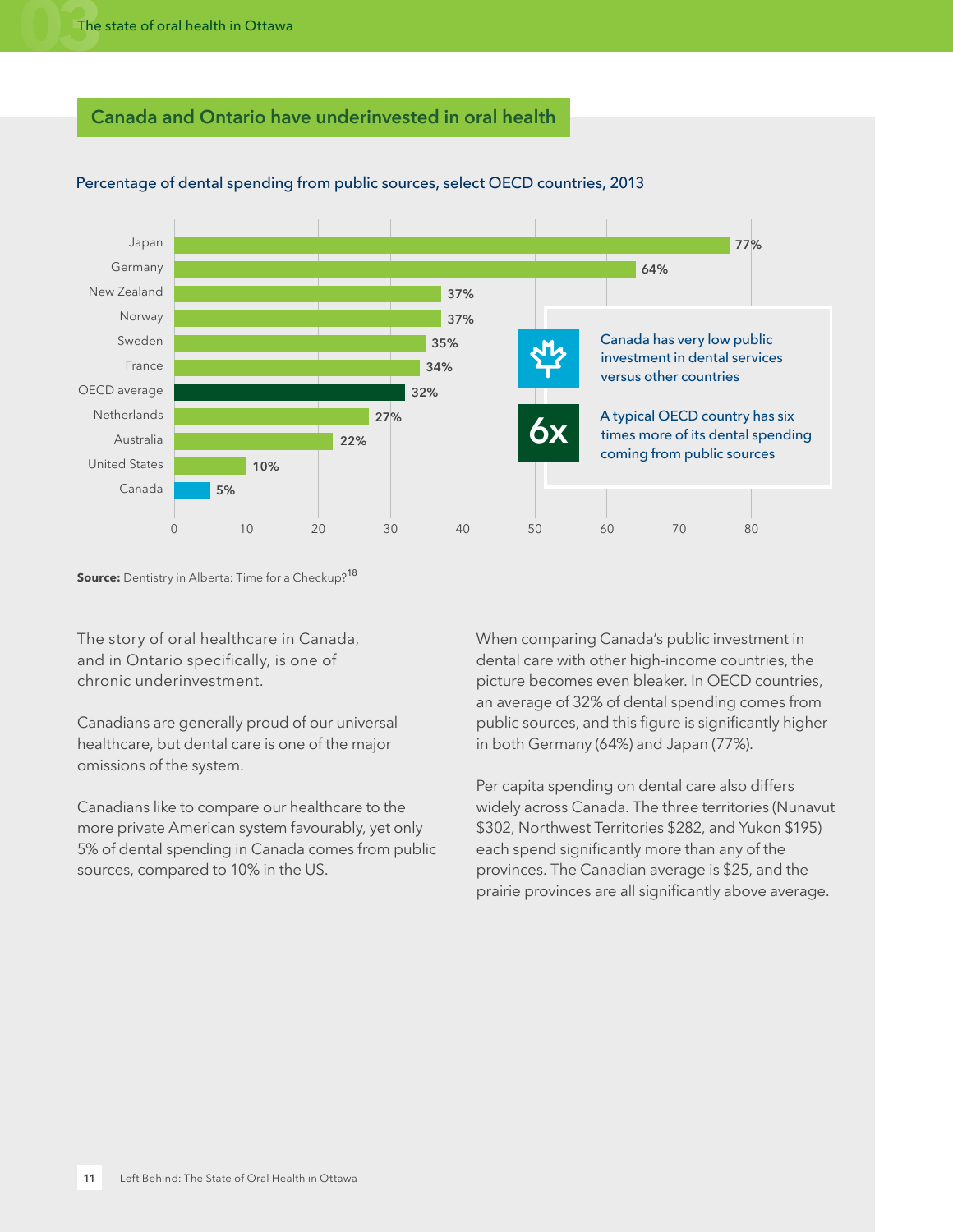#### **Canada and Ontario have underinvested in oral health**



#### Per capita public dental care expenditure in Canada, by jurisdiction, 2017, current dollars

**Source:** Dentist in Alberta: Time for a Checkup?<sup>[19](#page-28-19)</sup>

In 2017, Ontario spent only \$6 per capita on oral healthcare, less than half of New Brunswick (\$17), which had the second lowest spending. While the implementation of new programs such as the Ontario Seniors Dental Care Program in 2019 have boosted this spend somewhat in recent years, Ontario still lags behind other provinces in its

<span id="page-11-0"></span>public investments in oral health. Ontario is by far the most populous Canadian province and accounts for more than a third of the country's population. The fact that public spending in Ontario is so low means that millions of Canadians live without comprehensive coverage.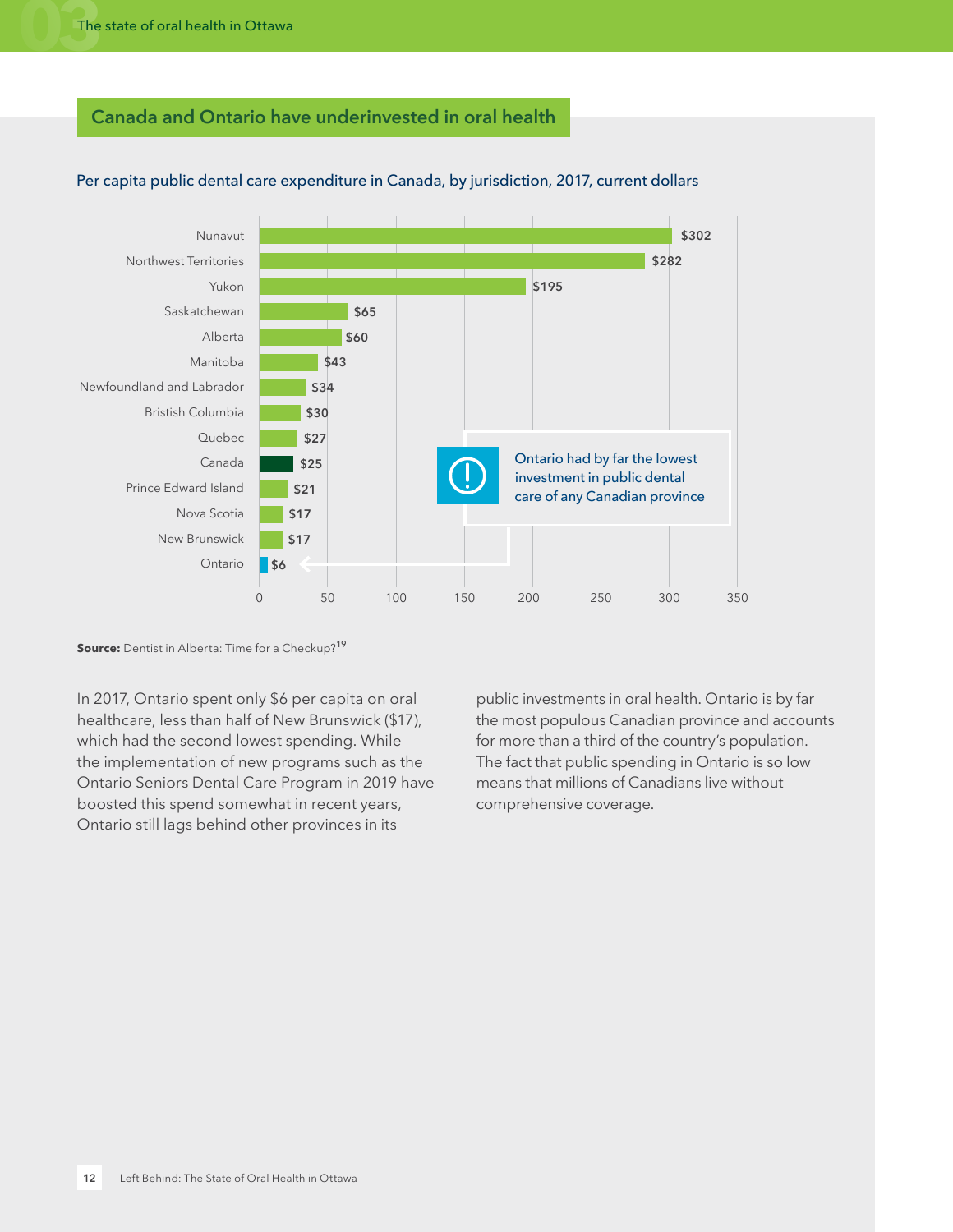#### <span id="page-12-0"></span>**Oral health, affordability, and dental insurance in marginalized communities**

#### **Overall oral health**

Food insecure households report the lowest oral health of any segment we analyzed in the CCHS. For example, in Ottawa, only 50% of severely food insecure households and 47% of moderately food insecure households rated their oral health as excellent or very good, compared to 67% of food secure households. In general, low income was also a strong predictor of lower than typical oral health, with those individuals with an annual household income of less than \$20,000 reporting the worst oral health. In contrast, those with annual household incomes above \$80,000 per year had better-than-typical oral health. Recent immigrants and renters also tend to have particularly poor oral health.

Although 76% of Ottawa residents have dental insurance, certain groups of people are far more likely to lack insurance, avoid going to the dentist due to cost, and to rate their oral health as poor.

Only six groups of people are doing better than average for oral health and access to dentistry:

Conversely, other groups are more likely to lack insurance and have poor oral health. The following pages will look at the realities faced by these eight groups:

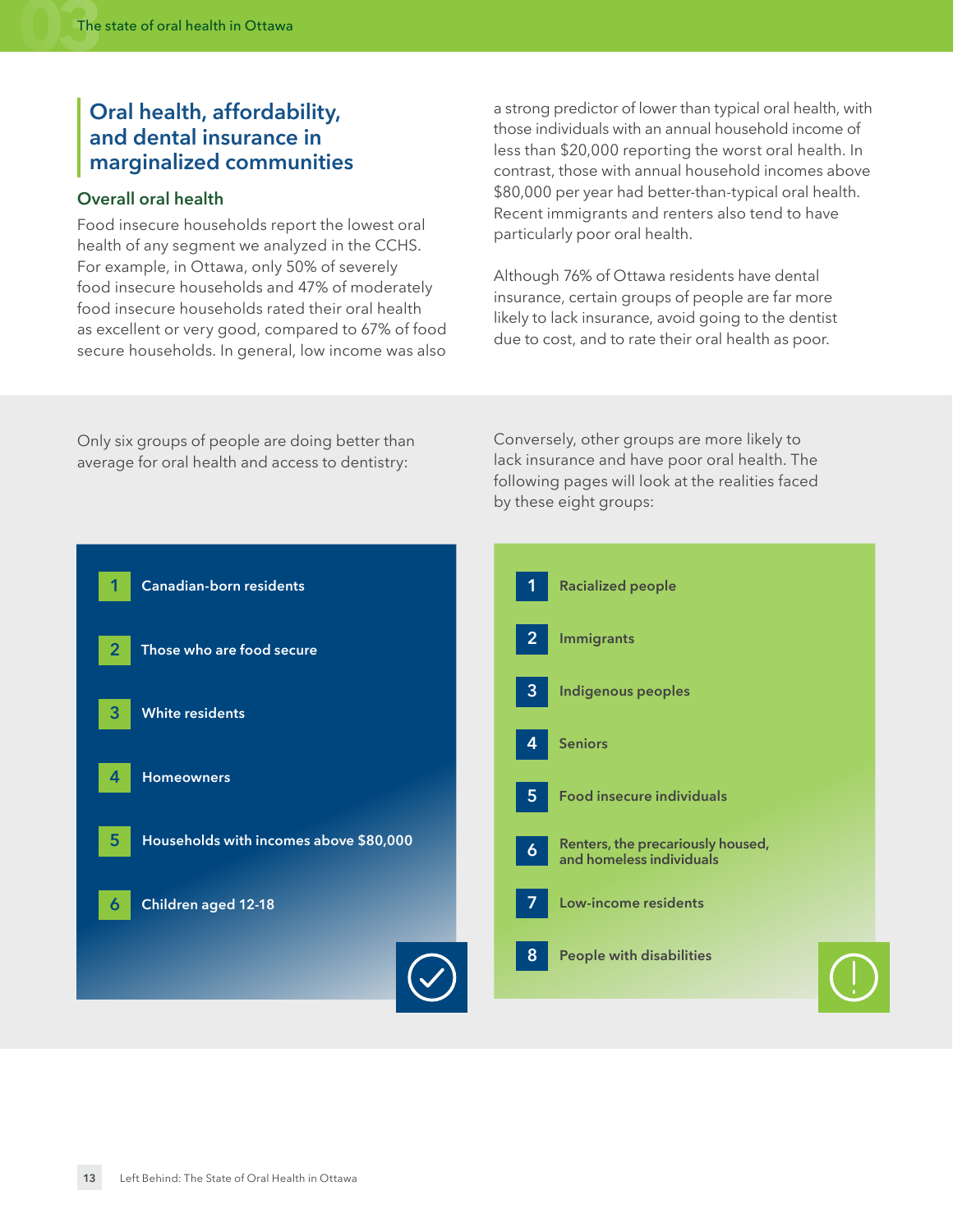#### <span id="page-13-0"></span>**Racialized people and immigrants are far less likely to have dental insurance**

<span id="page-13-1"></span>About one quarter (24%) of Ottawa residents do not have dental insurance. However, racialized residents (including Indigenous peoples) are more likely to not have insurance (30%) compared to white residents (23%).[20](#page-28-20) This points to how expanding dental coverage could play an important role in advancing racial equity in the region. 23% of racialized residents avoided the dentist due to cost in the last year, compared to 17% of white residents.

Immigrants to Ottawa are also more likely to lack dental insurance (31% of immigrants overall) than Canadian-born residents (22%).

Lack of dental insurance compounds with other challenges faced by newcomers, including low wages, language barriers, and limited knowledge of available services. 25% of immigrants to Ottawa avoided the dentist due to cost (compared to 17% of Canadian-born residents).

#### Percentage without dental insurance, by racialized status, Ottawa, 2017/2018



#### Percentage without dental insurance, by immigration status, Ottawa, 2017/2018



**Source:** Canadian Community Health Survey, Public Use Microdata File, 2017/2018. Data reflects non-age standardized weighted numbers. Analysis by author.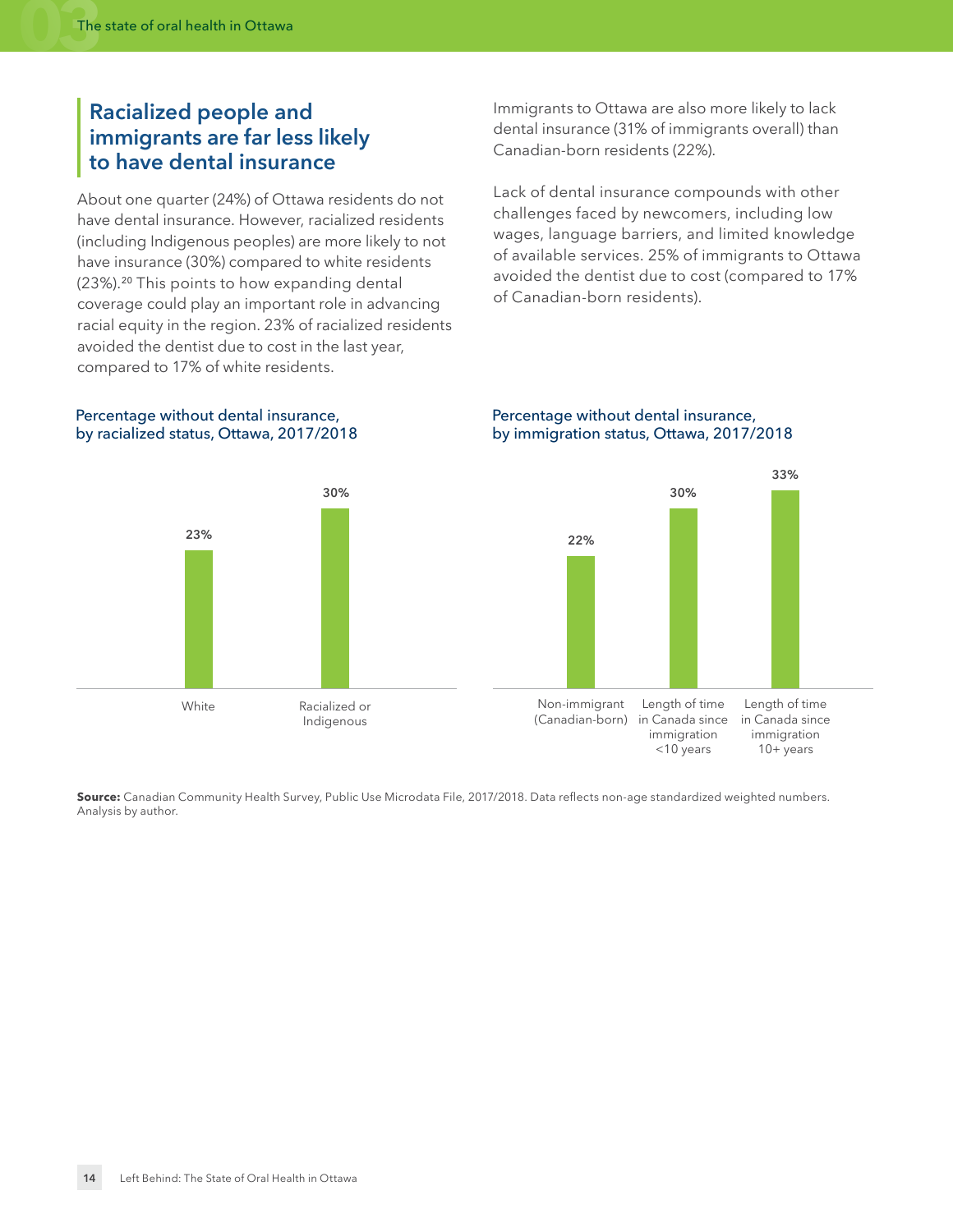#### **Oral health in Indigenous communities**

More than 70% of Indigenous peoples in Ontario live in urban areas, but existing data sources often do not accurately represent the Indigenous population.[21](#page-28-21) For example, a study of the Indigenous population in Toronto found that the 2011 Canadian census underestimated the size of the Indigenous population in Toronto by a factor of two to four.<sup>22</sup>

*Our Health Counts* is a research initiative, run by Well Living House and Seven Generation Midwives Toronto, that has been addressing these data gaps through an inclusive community-driven survey for Indigenous peoples in several Ontario communities. Although data is not available for Ottawa, the case of Toronto can provide some insight.

*Our Health Counts* found that Indigenous adults in Toronto have significantly poorer oral health than the general Canadian population.<sup>[23](#page-28-23)</sup> Only 54% of Indigenous adults in Toronto rate their oral health as good, very good, or excellent, compared to 85% of Canadian adults. In addition, about half of Indigenous adults had seen a dentist in the last year, compared to three-quarters of Canadian adults.

Indigenous children (aged six to 11 years) are more likely to have received dental care within the past year (83%) than adults, but this still lags behind the 91% overall rate for Canadian children cited in the study. Further, 13% of Indigenous children between two and 14 years of age in Toronto have been affected by baby bottle tooth decay.

A 2011 study found that the prevalence of early childhood caries (or tooth decay) in three- to five-year-old First Nations and Inuit children was 85%. The prevalence of severe early childhood caries was as high as 25%, a much higher rate than the general public.<sup>[24](#page-28-24)</sup>

<span id="page-14-3"></span>Poor oral health in Indigenous populations is concerning considering the link between poor oral health and other health issues such as

<span id="page-14-4"></span><span id="page-14-1"></span><span id="page-14-0"></span>diabetes, heart disease, and respiratory ailments that disproportionately impact Indigenous communities.[25](#page-29-0)

In Ottawa, the provincially-funded dental clinic at the Wabano Centre for Aboriginal Health was opened in 2017 in partnership with Ottawa Public Health. The clinic had over 1,100 visits from 500 Indigenous patients in its first year of operation.[26](#page-29-1)

#### <span id="page-14-5"></span><span id="page-14-2"></span>**Poor oral health and the legacy of colonialism and residential schools**

<span id="page-14-6"></span>Before 1979, despite treaty promises of healthcare, the federal government made little effort to provide quality dental care to Indigenous peoples. The provided treatments were inadequate, and Indigenous peoples had much lower rates of dental provision and higher levels of tooth extractions than non-Indigenous peoples, which has had ongoing consequences for their oral health.[27](#page-29-2) Survivors told the Truth and Reconciliation Commission of Canada that the little dental care they did receive in schools was both rushed and painful.<sup>[28](#page-29-3)</sup> Those in residential schools sometimes experienced multiple teeth extractions without anesthetic, and dentures were not provided.[29](#page-29-4)

#### <span id="page-14-8"></span><span id="page-14-7"></span>**Non-Insured Health Benefits**

<span id="page-14-10"></span><span id="page-14-9"></span>The federally-funded Non-Insured Health Benefits (NIHB) program was introduced in 1979 and provides eligible First Nations and Inuit peoples a range of health benefits not covered by provincial programs, including dental care.[30](#page-29-5) About 300,000 people annually receive oral health services through the NIHB.<sup>[31](#page-29-6)</sup>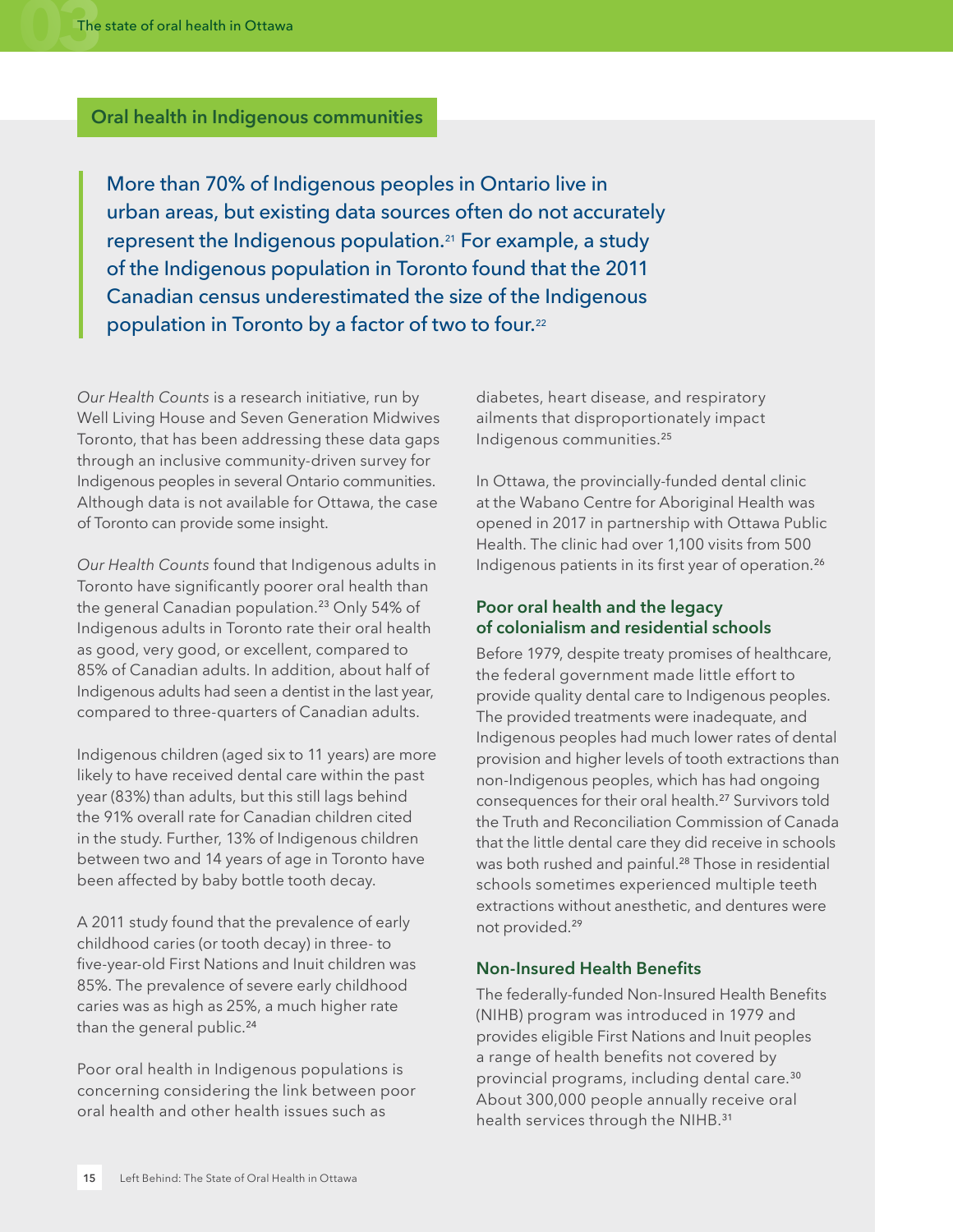A 2017 Auditor General report echoed other research and found that "First Nations and Inuit populations had nearly twice as much dental disease and more unmet oral health needs compared with other Canadians."[32](#page-29-7) The report also found that the government "did not know how much of a difference it was making to Inuit and First Nations people's oral health. Despite knowing for many years about the poor oral health of Inuit and First Nations people, the Department had never finalized a strategic approach to help improve it."

<span id="page-15-2"></span><span id="page-15-1"></span>The Auditor General's report underscores how, in the words of academics Catherin Carstairs and Ian Mosby, the "the Non-Insured Health Benefits (NIHB) Program constantly frustrates both patients and service providers, remains inefficient and inconsistent and fails to address the underlying causes of poor oral health among Indigenous people."[33](#page-29-8)

#### <span id="page-15-0"></span>**Seniors in Ottawa have low rates of dental coverage**

Seniors in Ottawa have very low dental insurance coverage rates, partly explained by a lack of employer-sponsored plans after retirement. This is a problem that threatens to worsen as the population ages. The number of people aged 65 and over is expected to increase by 44% between 2018 and 2025, and approximately 18,000 of these seniors (9.4%) will be living on low incomes.[34](#page-29-9)

<span id="page-15-4"></span>In 2018, at its four dental clinics, Ontario Public Health (OPH) treated 892 seniors covered under various income support programs.[35](#page-29-10)

Ottawa Public Health also has a dental outreach team consisting of three dental hygienists who visit 14 local Community Health and Resource Centre (CHRC) locations to conduct dental screenings and provide information about the various available programs. In 2018, 578 seniors were screened, and 363 (63%) had urgent treatment needs. Of these seniors, 177 were placed on the City's Older Adult Plan, which allowed them to receive treatment, while others were placed on a waitlist if they did not have other sources of funding.[36](#page-29-11)

<span id="page-15-5"></span>The number of emergency room visits by seniors in Ottawa almost doubled from 114 in 2012 to 214 in 2017.

#### Percentage without dental insurance, by age, Ottawa, 2017/2018

<span id="page-15-3"></span>

**Source:** Canadian Community Health Survey, Public Use Microdata File, 2017/2018. Data reflects non-age standardized weighted numbers. Analysis by author.

<span id="page-15-7"></span><span id="page-15-6"></span>In 2019, Ontario launched the Ontario Seniors Dental Care Program, which provides free dental care for low-income seniors. Since the program's launch, over 50,000 seniors from across the province have enrolled in the program,<sup>[37](#page-29-12)</sup> out of a total of 2.5 million seniors,<sup>[38](#page-29-13)</sup> which is approximately 2% to 3% of seniors.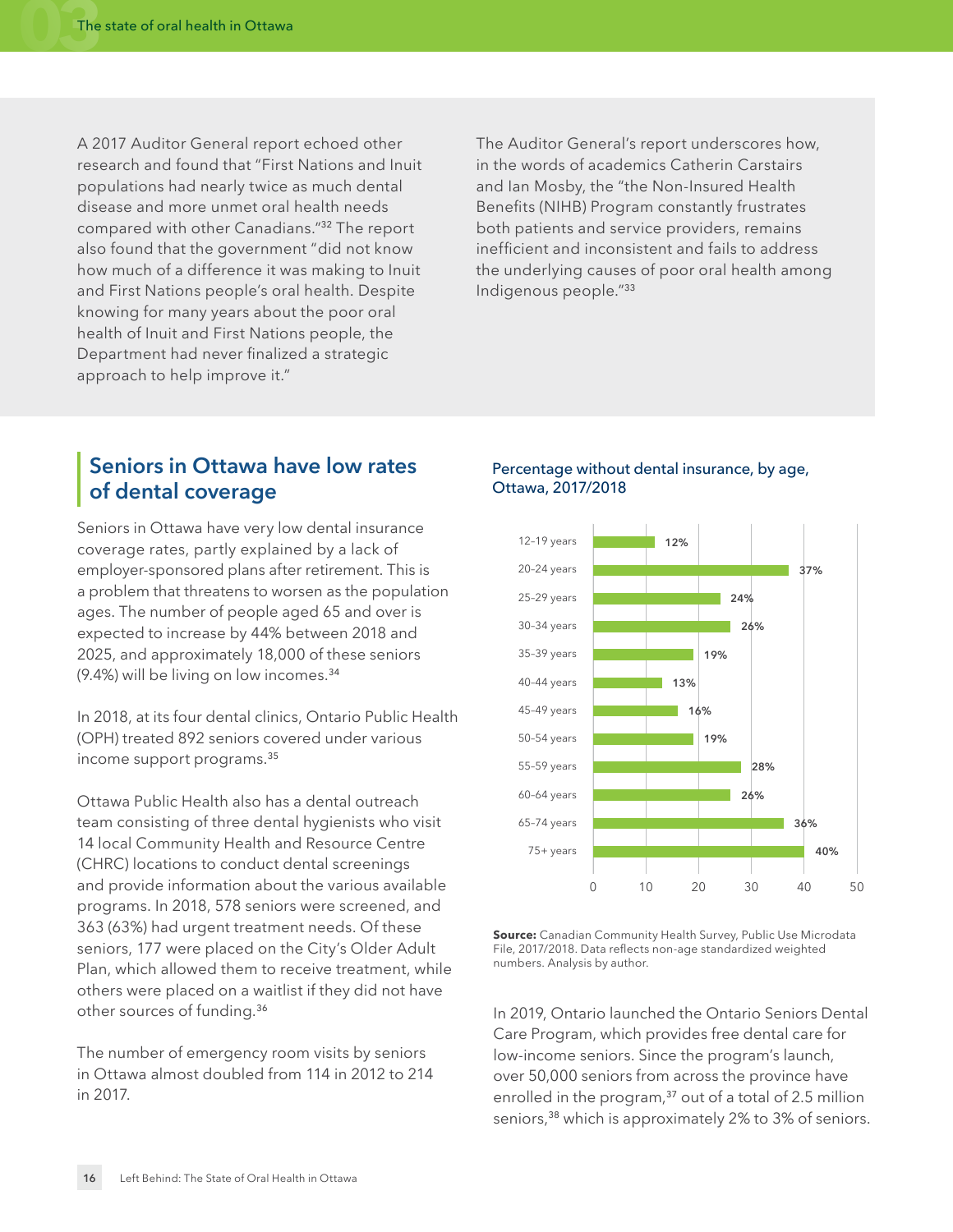Income thresholds were revised in August 2021, and single Ontarians aged 65 and older with annual incomes under \$22,200 will be eligible for coverage under the program. Couples with combined annual incomes under \$37,100 will also be eligible. As a result of these changes, 7,000 more seniors will be able to access the program.

Although the Ontario Seniors Dental Care Program is an important step in expanding coverage for a group often lacking insurance, the income thresholds mean that most seniors across the province still lack insurance.

#### <span id="page-16-0"></span>**Many food insecure Ottawa residents struggle to access dental care and find it uncomfortable to eat**

Food insecure individuals have much lower rates of insurance and worse oral health outcomes compared to people who are food secure. Out of all the segments for which we had data, food insecure individuals reported the worst oral health. The severely food insecure and the moderately food insecure both had low dental coverage rates, often avoided the dentist due to cost, and had very low dental insurance rates. And even when they did have insurance coverage, it was more likely to be paid out-of-pocket or through a government assistance program that provided oral health benefits, instead of provided through their employer. Many were not eligible for government programs, and thus could not afford dental services, even though their incomes were deemed too high to receive support from the government.

<span id="page-16-2"></span><span id="page-16-1"></span>During the pandemic, food insecurity has soared, and the Ottawa Food Bank saw a surge in demand. In an interview with CTV News Ottawa in October 2021, CEO of the Ottawa Food Bank Rachael Wilson stated that usage had increased by 17% during the pandemic.<sup>[39](#page-29-14)</sup> Even more troubling is that food bank usage often fails to capture the reality of food insecurity, as only 21% of food insecure Canadians use food banks.[40](#page-29-15) The Ottawa Food Bank also noted the need for deliveries had increased by 40% during the pandemic.

#### Percentage without dental insurance, by food insecurity status, Ottawa, 2017/2018



**Source:** Canadian Community Health Survey, Public Use Microdata File, 2017/2018. Data reflects non-age standardized weighted numbers. Analysis by author.

#### Percentage of respondents who avoided going to the dentist due to cost in the previous 12 months, by food security status, Ottawa, 2017/2018



**Source:** Canadian Community Health Survey, Public Use Microdata File, 2017/2018. Data reflects non-age standardized weighted numbers. Analysis by author.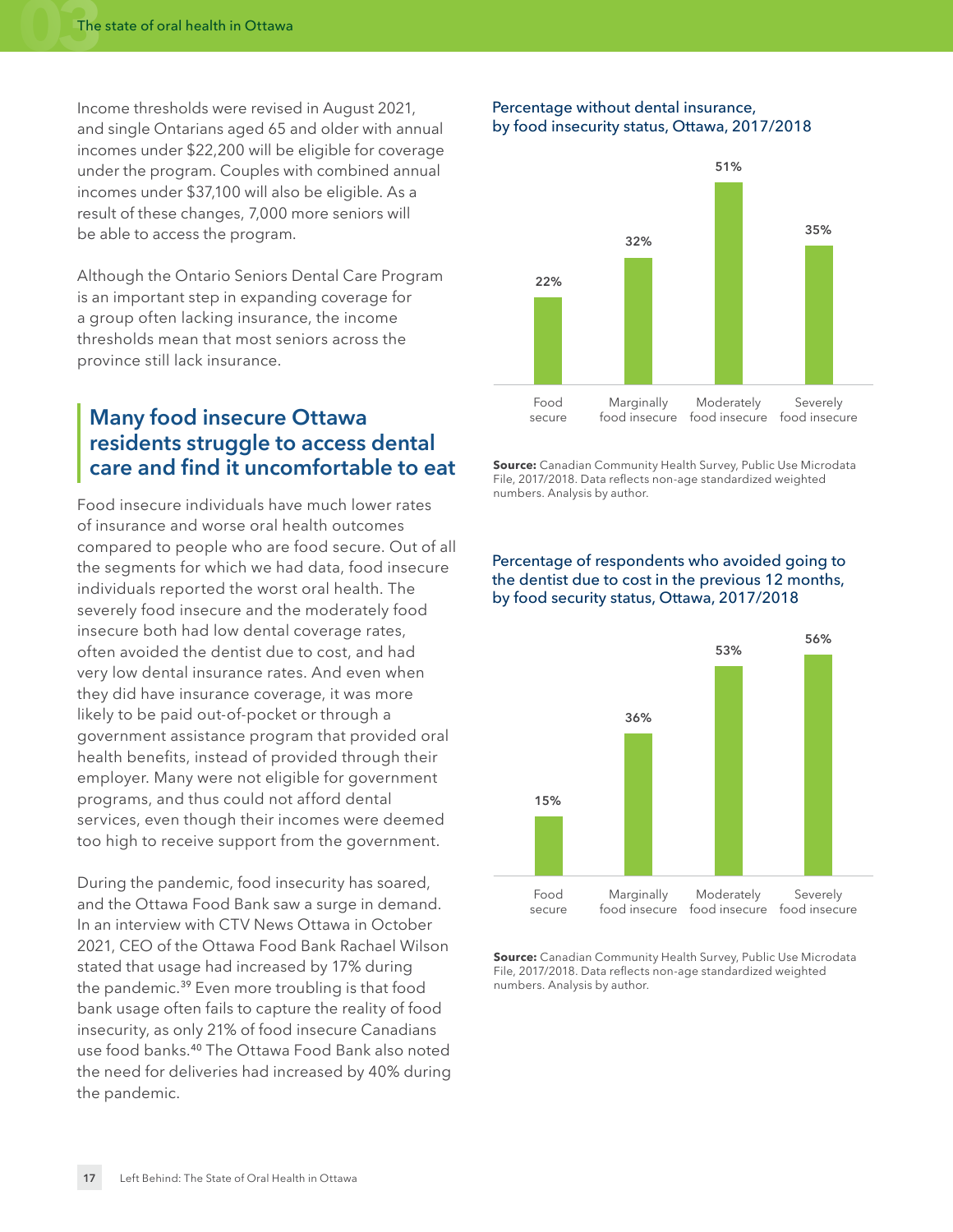**1**

**4**

More than a third of food insecure individuals in Ontario report frequent discomfort eating, according to data from the 2017/2018 CCHS. Almost one in five (18%) of severely food insecure Ontarians report finding it often uncomfortable to eat due to problems with their mouth, a rate five times higher than food secure individuals.

A 2009 Canadian study also found that "Food insecure working poor persons reported relinquishing goods or services in order to pay for necessary dental care."[41](#page-29-16)

Research in the United States has shown a link between food insecurity and untreated dental caries among children, and the researchers identified four potential explanations:[42](#page-29-17)

> <span id="page-17-2"></span>Food insecurity may force caregivers and children to make food-purchasing decisions that optimize for quantity rather than quality (for example, sugar-sweetened beverages).

- Food insecure households may live in food deserts, or neighbourhoods where purchasing options are limited to convenience stores, corner markets, and fast-food restaurants. **2**
- Children living in food insecure households may take responsibility for managing food resources, for example, by eating smaller amounts more frequently to make food last longer. **3**
	- Food insecurity may be a proxy for other markers of social inequality and deprivation, including low social capital and biological stress, both of which are associated with caries in children.

#### <span id="page-17-0"></span>**Oral health and housing status**

Renters in Ottawa were 1.5 times as likely to not have dental insurance (32% versus 21%). Renters were also almost twice as likely to avoid the dentist due to cost in the previous 12 months in Ottawa (28% versus 15%) and 14% of renters had not been to the dentist for at least 5 years, compared to 3% of home owners.

<span id="page-17-1"></span>These trends have risk of getting worse for both renters and owners.

For renters, the going rent for vacant units available to new renters has increased by 42% from October 2017 to October 2020, according to data from CMHC, a greater percentage increase than in the previous decade. Home prices have surged even further, so that both new home buyers and renters alike will face growing financial burdens that will have a downstream impact on their ability to afford things like dental care, a trend that will likely accelerate over time.

#### Cost of rent for vacant and occupied units, Ottawa Census Metropolitan Area, 2008 to 2020



**Source:** Canada Mortgage and Housing Corporation Rental Market Surveys. Data is from October of each year.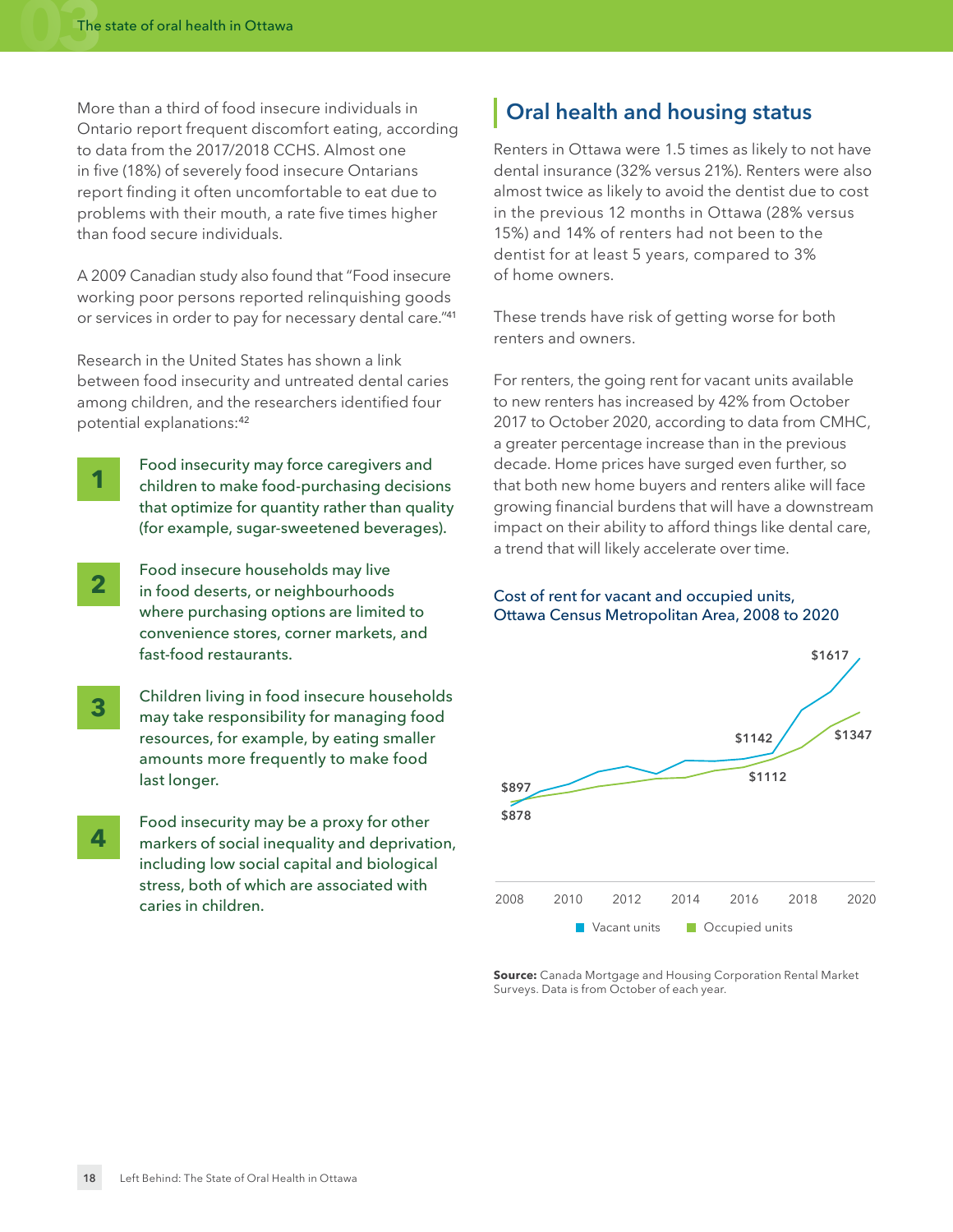#### **Homelessness in Ottawa**

No data is available on homeless populations or the precariously-housed in the Canadian Community Health Survey. Past Canadian studies in other communities suggest that essentially all homeless people have untreated oral health issues.

For example, a 2013 study found that 97% of people in Toronto shelters required dental treatment (compared to 34% of the general population) and that 35% of them had not visited a dentist in the last four years.<sup>[43](#page-29-21)</sup>

The study also found that 42% sometimes or often find it uncomfortable to eat because of mouth problems, and 35% sometimes or often do not eat because of these problems.

The researchers also conducted clinical exams, and they found tooth decay or the need to replace existing defective fillings in 88% of the participants, compared with only 16% of the general population.

#### **The Ottawa Mission is providing dental care to homeless people in Ottawa**

The Ottawa Mission's clinic at Daly Avenue has been operating since 2007, but had to close its doors



Studies that I've read have shown that people want to be served where they already get other services, especially homeless clients. They feel more comfortable, they've already got the relationships, and they feel comfortable with the group that they're with.

Interviewee from Ottawa



<span id="page-18-2"></span><span id="page-18-1"></span>temporarily in March 2020 due to the pandemic.<sup>[44](#page-29-18)</sup> The clinic has one hygienist on staff and relies on volunteer dentists. Due to the clinic's temporary closure, many clients had to go to emergency rooms for treatment. In 2018-2019, the clinic served 579 patients.[45](#page-29-19) The clinic has over 100 volunteers and is Canada's largest volunteer dental clinic for the poor and homeless. The Mission clinic has donated over \$2 million in free dentistry and has seen over 10,000 patients.<sup>[46](#page-29-20)</sup>

#### <span id="page-18-4"></span><span id="page-18-3"></span><span id="page-18-0"></span>**The working poor are even less likely to have insurance than the poorest Ottawa residents**

Since dental insurance is usually obtained as an employment benefit, it is unsurprising that higher income households are more likely to have coverage, and households making less than \$40,000 are much less likely to have insurance.

What is perhaps counterintuitive is that households earning between \$20,000 and \$40,000 are less likely to have insurance than households earning less than \$20,000. This is because people without incomes or extremely low incomes often qualify for the limited public dental programs. However, the working poor often make too much money to qualify for these government benefits, yet they usually work precarious jobs that offer no dental insurance or other benefits.

### "

We typically see that there is some coverage for low-income adults and seniors, especially in Ontario where there is a new program for seniors now. But there are always those just above the threshold who do not get access to care but still cannot afford to pay out of pocket. That's something we see a lot of.

Interviewee from Ottawa

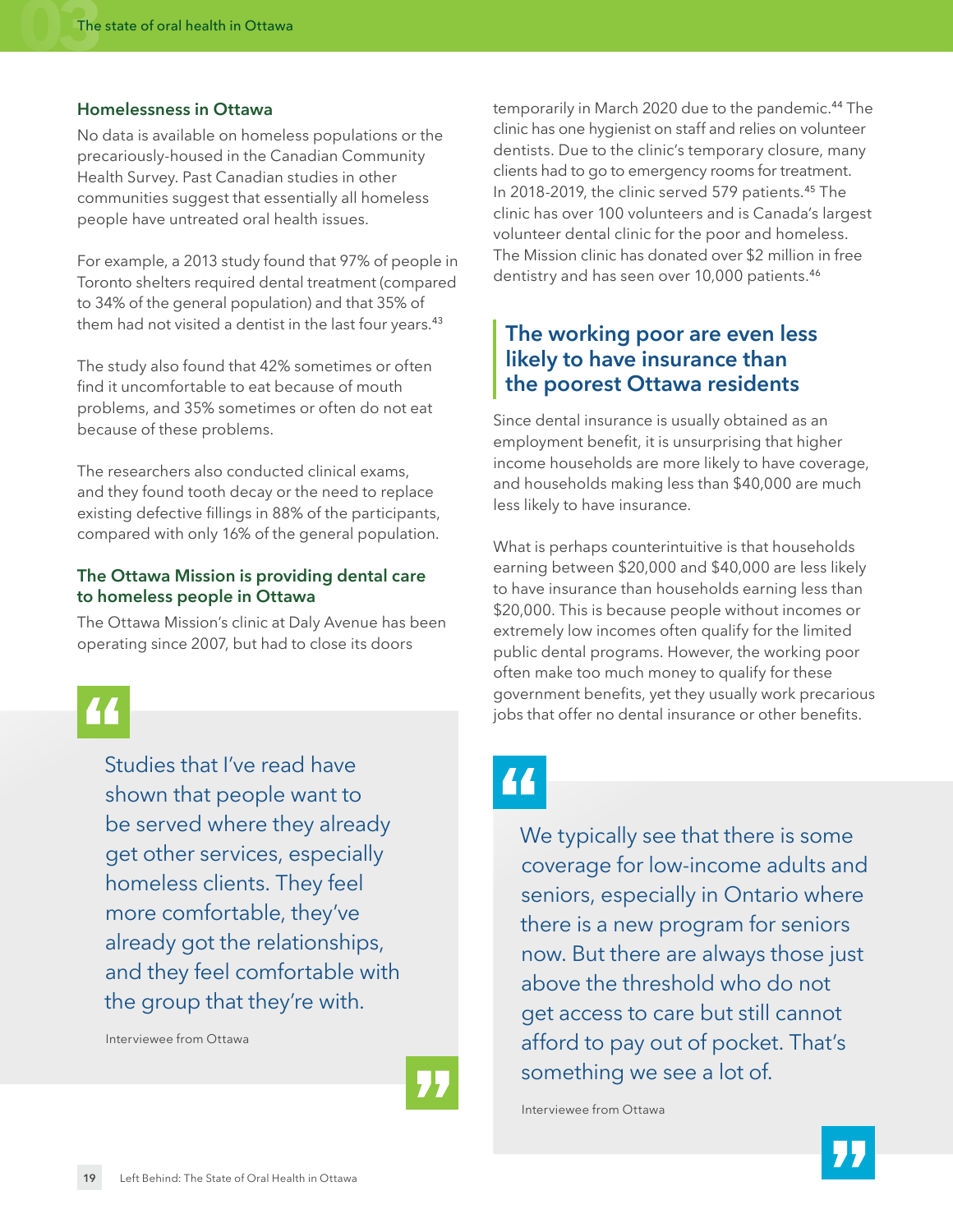**Those with household incomes below \$40,000 – and those most in need of support – are by far the least likely to have coverage.**



#### Percentage without insurance, by annual household income, Ottawa, 2017/2018

**Source:** Canadian Community Health Survey, Public Use Microdata File, 2017/2018. Data reflects non-age standardized weighted numbers. Analysis by author.

#### **Many low-income residents in Ottawa tend to be doing better than the rest of Ontario, but those in the bottom 10% are struggling as much as the rest of Ontario**

67% of households in the top 50% of the income distribution in Ottawa rate their oral health as excellent or very good, which is the same percentage as the rest of Ontario. Ottawa residents in the 10<sup>th</sup> to 50<sup>th</sup> income percentiles have better self-perceived oral health compared to the rest of the province.

However, less than half of Ottawa residents (49%) in the bottom 10% by household income have excellent or very good oral health, which almost matches the number in the rest of province (46%). This shows that while many Ottawa residents have better oral health than people in the rest of the province, the lowestincome residents are still struggling.

#### Percentage who perceive their oral health as "excellent" or "very good", by household income distribution, Ottawa, 2017/2018



**Source:** Canadian Community Health Survey, Public Use Microdata File, 2017/2018. Data reflects non-age standardized weighted numbers. Analysis by author.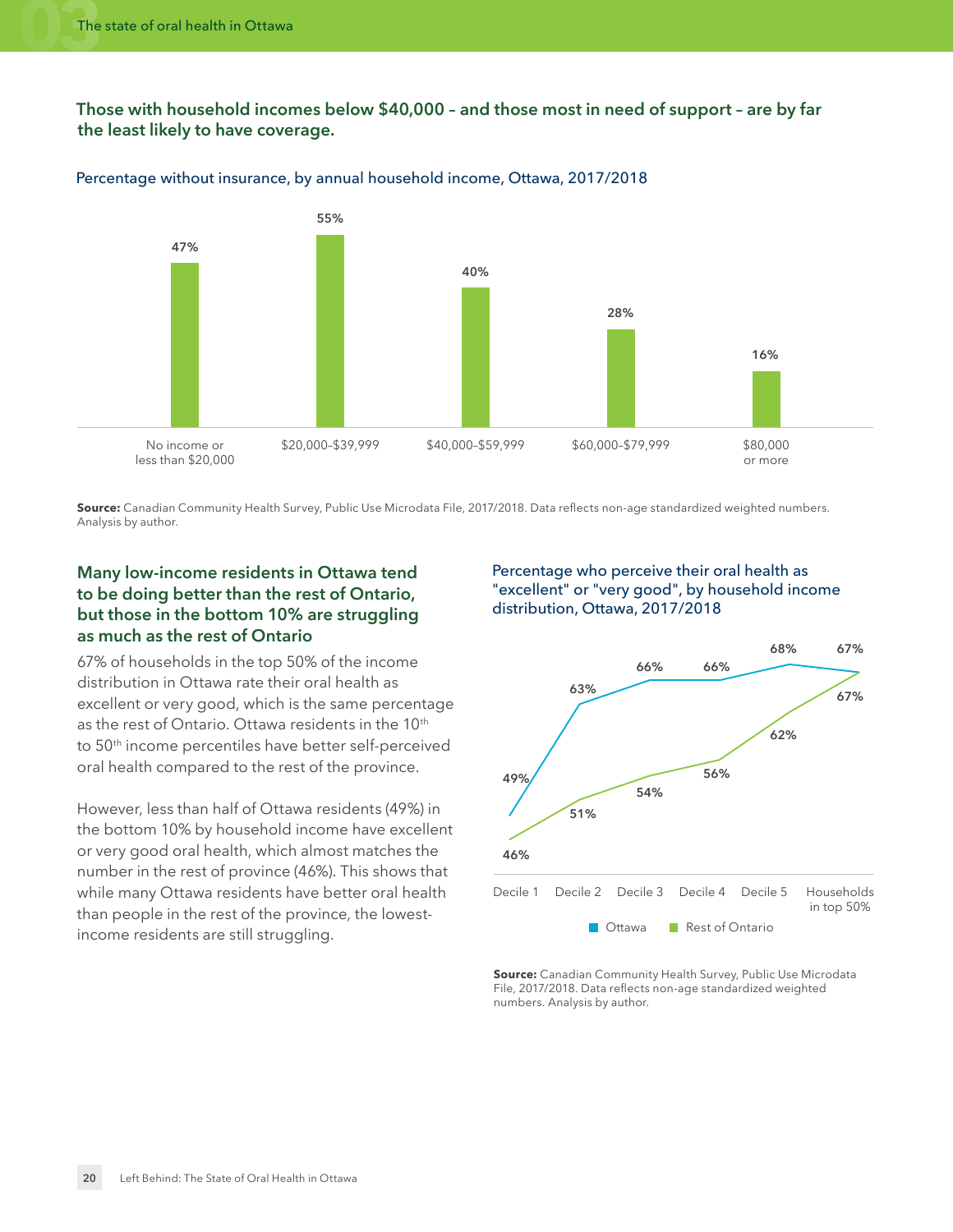#### **Dental care is increasing in cost faster than nearly every other type of cost**

#### Health care – Dental care services\* Public transportation Education and reading Food purchased from restaurants Owned accommodation Food purchased from stores Clothing material, notions and services Water, fuel and electricity Non-durable goods Household operations All-items Private transportation Health care Alcoholic beverages Clothing accessories, watches and jewellery Rented accommodation Personal care Recreation Household furnishings and equipment Semi-durable goods Footwear Durable goods Clothing -40 -20 0 20 40 60 80 100 **81% 81% 70% 64% 61% 58% 59% 56% 51% 45% 36% 41% 41% 34% 33% 30% 27% 2% -4% -9% -11% -18% -22%**

#### Consumer Price Index, 2001–2020, all subcategories of inflation\*, Ontario

**Source:** Statistics Canada. Table 18-10-0004-01 Consumer Price Index, monthly, not seasonally adjusted.<sup>47</sup>

**Note:** Data in the chart reflects every subcategory of the consumer price index, excluding tobacco, which increased by more than 250%. Dental care services are one of the subcategories of the consumer price index under healthcare – which has increased at slightly less than the cost of inflation overall – and reflects a different level of the hierarchy than the rest of the items in the chart above. The data for dental care services is at the national level since it is not available at the provincial level or below.

From 2001 to 2020, the costs for dental care services have grown by 81%, twice as fact as inflation overall at 41%. This inflation rate is extremely high, exceeding nearly every other category of good and services.

<span id="page-20-0"></span>With the onset of the pandemic, cost inflation has only gotten worse. From March 2020 to September 2021, the Canadian Consumer Price Index showed inflation of 3.4% for all items excluding gasoline, while dental care services grew by 7.1%, more than twice the overall rate of inflation, and well beyond the historical rate of about 4% average growth per year.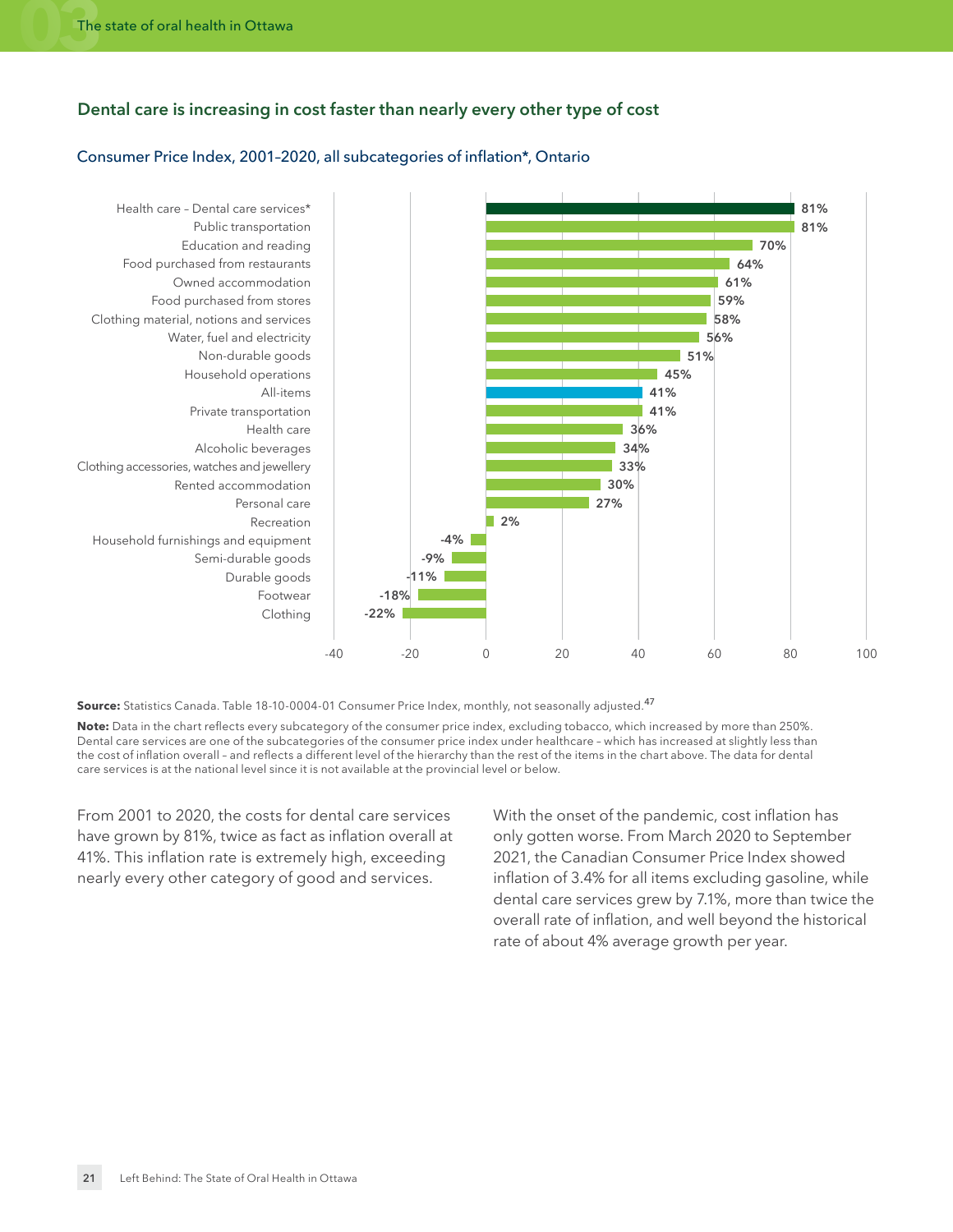### <span id="page-21-0"></span>**People with disabilities**

The 2017/2018 Canadian Community Health Survey asked respondents a series of questions to determine whether they had any difficulty with six functional health components: vision, hearing, mobility (walking or climbing steps), cognition, self-care, and communication. The Washington Group on Disability Statistics developed these questions. Although not comprehensive, the Washington Group questions cover the most common difficulties and allow for some understanding of the prevalence of functional difficulties in society. However, these questions do not cover the full range of disabilities, notably omitting mental health-related disabilities and learning disabilities. Because of these limitations, some of the Washington Group's questions have been abandoned by Statistics Canada, and others have been altered as part of the updated Disability Screening Questions.[48](#page-29-23)

<span id="page-21-1"></span>In Canada, 38% of adult men and 40% of adult women have at least one functional difficulty, including 59% of male seniors and 60% of female seniors.<sup>[49](#page-29-24)</sup>

I think it's important to sensitize clinicians to a patient population that may not normally have access [to oral healthcare] or be able to understand their concerns initially, and it helps to break down barriers and stereotypes that they might have. We're tapping into their basic empathy and compassion.

Interviewee from Ottawa



People with functional difficulties are less likely to have dental insurance than people without functional difficulties. This is true for all categories of functional difficulty, but the difference is especially pronounced for people who have difficulty with self-care (38% of those with difficulties lack insurance compared to 24% of those without difficulties with self-care) and people who have difficulty walking or climbing steps (only 37% have insurance compared to 23% of those without this difficulty).

Similarly, people with functional difficulties have much lower self-perceived rates of oral health. This is especially true for people with difficulty with self-care, only 35% of whom rate their oral health as very good or excellent, compared to 65% of people without this difficulty.

<span id="page-21-3"></span><span id="page-21-2"></span>We also know from other research that people with disabilities have greater poverty rates and often have trouble accessing oral healthcare.<sup>[50](#page-30-0)</sup> Individuals with developmental disabilities have poor oral health compared to populations without intellectual disabilities, due in part to the inability to maintain adequate oral hygiene and difficulty accessing affordable and timely care. Oral health professionals also have limited training in treating the specific needs of people with developmental disabilities.

In Ontario, people receiving Ontario Disability Support Program: Income Support (ODSP) are eligible to receive basic dental services, though many report difficulty accessing these services because many dentists avoid taking patients covered under this benefit program. Spouses and dependent children are also eligible for coverage.

Data mentioned earlier in the report also notes that those in Ontario with insurance provided through government social assistance programs are more likely to avoid the dentist due to cost than those with other insurance providers.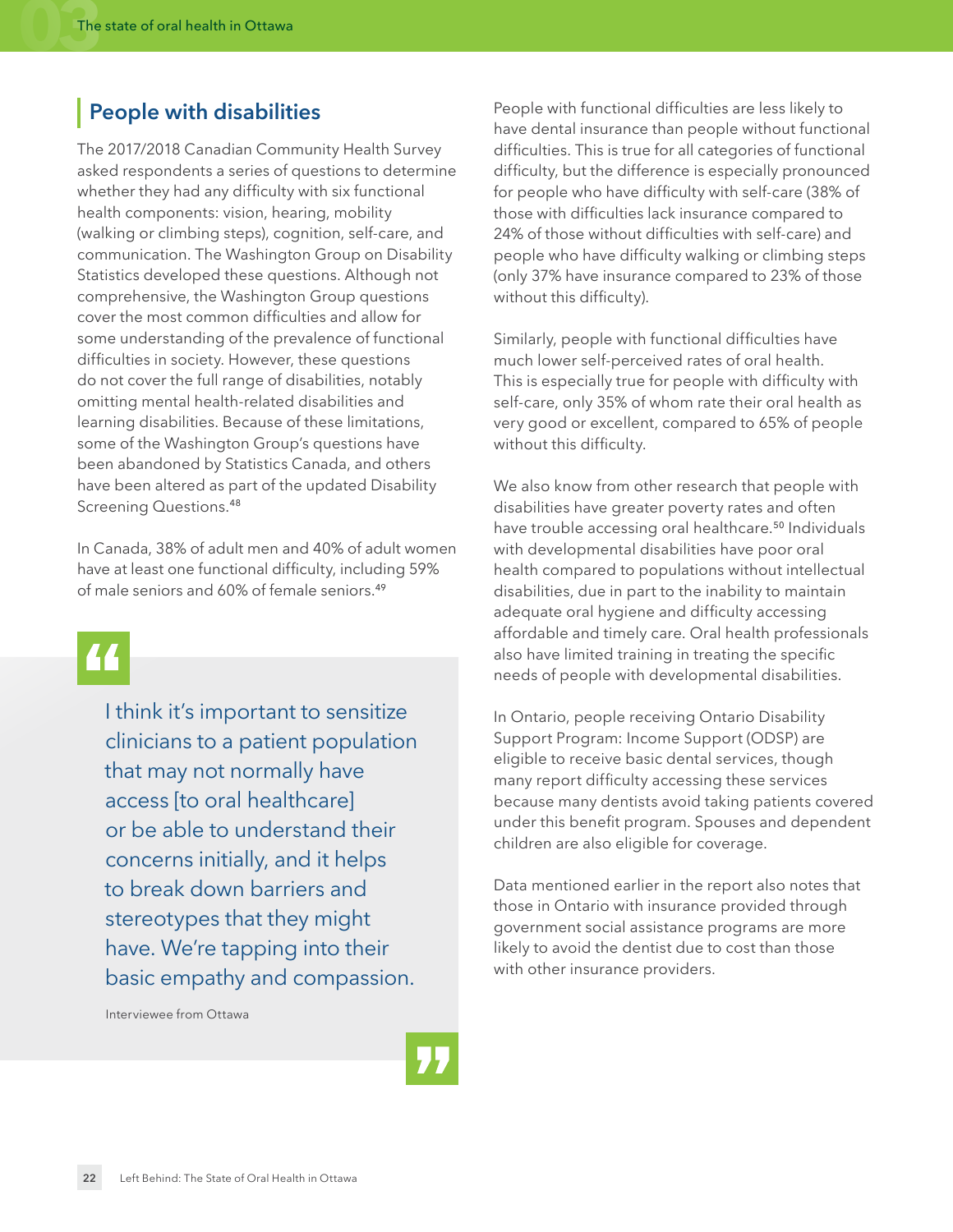#### Percentage of people without dental insurance, by functional difficulty category, Ottawa, 2017/2018

#### Percentage of people who perceived their oral health as excellent or very good, by functional difficulty, Ottawa, 2017/2018

| Difficulty - seeing                        |     | Difficulty - seeing                        |     |
|--------------------------------------------|-----|--------------------------------------------|-----|
| No difficulty                              | 24% | No difficulty                              | 65% |
| At least some difficulty                   | 30% | At least some difficulty                   | 65% |
| Difficulty - hearing                       |     | Difficulty - hearing                       |     |
| No difficulty                              | 24% | No difficulty                              | 66% |
| At least some difficulty                   | 24% | At least some difficulty                   | 55% |
| Difficulty - walking/<br>climbing steps    |     | Difficulty - walking/<br>climbing steps    |     |
| No difficulty                              | 23% | No difficulty                              | 65% |
| At least some difficulty                   | 37% | At least some difficulty                   | 59% |
| Difficulty - remembering/<br>concentrating |     | Difficulty - remembering/<br>concentrating |     |
| No difficulty                              | 24% | No difficulty                              | 66% |
| At least some difficulty                   | 26% | At least some difficulty                   | 59% |
| Difficulty - self-care                     |     | Difficulty - self-care                     |     |
| No difficulty                              | 24% | No difficulty                              | 65% |
| At least some difficulty                   | 38% | At least some difficulty                   | 35% |
| Difficulty - communicating                 |     | Difficulty - communicating                 |     |
| No difficulty                              | 25% | No difficulty                              | 65% |
| At least some difficulty                   | 18% | At least some difficulty                   | 59% |

**Source:** Canadian Community Health Survey, Public Use Microdata File, 2017/2018. Data reflects non-age standardized weighted numbers. Analysis by author.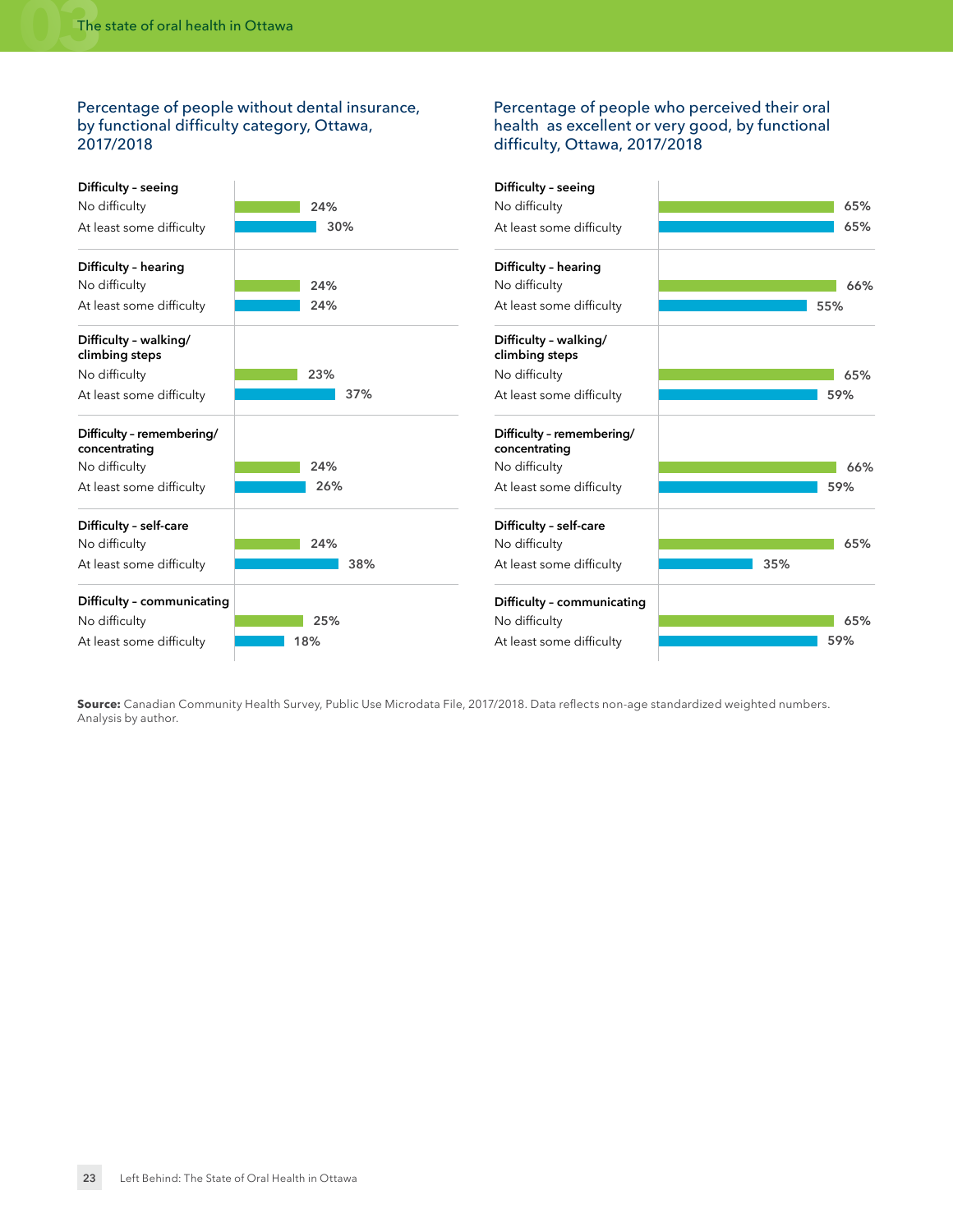# <span id="page-23-0"></span>**Oral health of children Oral health of children**<br>in Ottawa<br>**16**<sup>44</sup> - 2020 - 2021 - 2021 - 2021 - 2021 - 2021 - 2021 - 2022 - 2022 - 2022 - 2022 - 2022 - 2022 - 2022 - 20

#### <span id="page-23-1"></span>**Children in Ottawa generally have better dental coverage than adults**

Despite advances in prevention, early childhood caries (ECC) are among the most common childhood diseases and can be accompanied by serious comorbidities. ECC can require dental surgery under anesthesia, which is the most common day surgery procedure at most pediatric hospitals in Canada.[51](#page-30-1) Children with poor oral health also receive lower grades than other children and are more likely to miss school days.[52](#page-30-2) Children who immigrated to Canada are also likely to have worse oral health than their Canadian-born peers.

<span id="page-23-4"></span>Children aged 17 years and younger living in lowincome households across Ontario are eligible for free dental care through the Healthy Smiles Ontario program. A similar program does not exist for adults, meaning that children often have access to better dental care than adults and are at higher risk of developing oral health problems once they turn 18 and are no longer covered under the program. Between January 2016 and October 2017, more than 6,600 children and youth accessed treatment at Ottawa Public Health clinics, with approximately 21,000 visits.<sup>[53](#page-30-3)</sup>

<span id="page-23-5"></span>Children (or whose families) who receive any of 1) temporary care assistance, 2) assistance for children with severe disabilities, 3) Ontario Works or 4) Ontario Disability Support are automatically enrolled in Healthy Smiles, and other children can be enrolled by contacting Ottawa Public Health or by applying online.

#### <span id="page-23-2"></span>**Screenings in schools**

Dental hygienists and dental assistants from Ottawa Public Health are mandated by the province to conduct free dental screenings for elementary

schools across the city. Children in kindergarten may not have seen a dentist before these screenings, and students in Grade 2 have their first permanent molars. In both cases, dental screenings are an important step to ensure that children with oral health needs receive adequate care. In addition to all children in junior/senior kindergarten and Grade 2 being screened, screenings are also done for children in Grades 4, 6 and 8 at schools with higher levels of dental disease.

<span id="page-23-3"></span>The dental teams assess needs for topical fluoride, scaling and other treatments and inform the parents or guardians on whether and how the children can access care. In 2017/2018, 33,926 students were screened in elementary schools by Ottawa Public Health staff.[54](#page-30-4)

<span id="page-23-6"></span>The number of children with urgent treatment needs in Ottawa has increased from 5.4% in 2014/2015 to 6.3% (which is still under the provincial average of 7.4%).

#### School-based dental screening 2014 to 2017: percentage identified with urgent needs



<span id="page-23-7"></span>**Source:** Ottawa Public Health.<sup>[55](#page-30-5)</sup>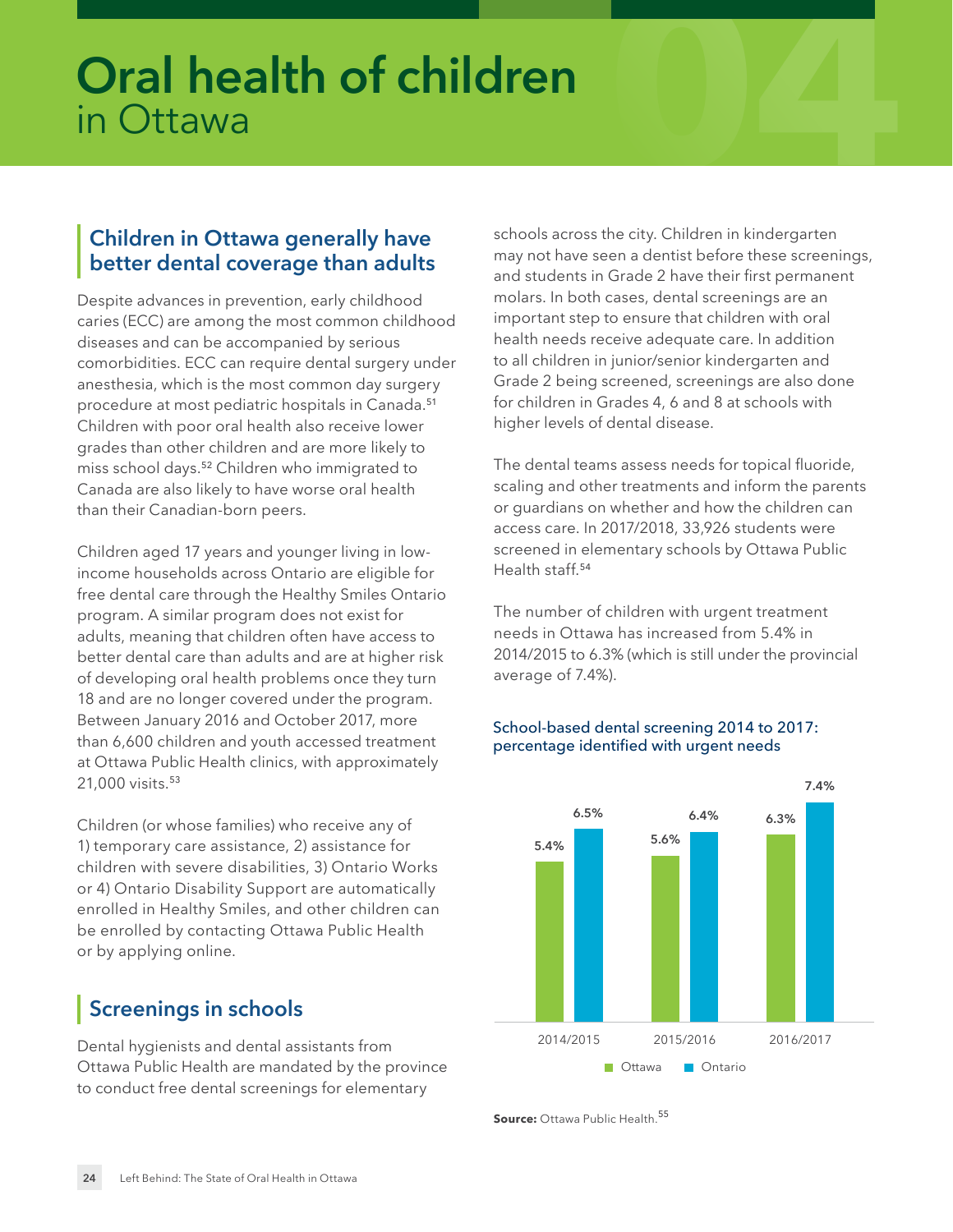## <span id="page-24-0"></span>**Oral health and COVID-19**

The pandemic has led to significant economic challenges which have negatively affected oral health in the region.

In addition, many public dental programs that serve the most vulnerable populations were operating at drastically reduced capacity due to the social distancing required by the pandemic.

<span id="page-24-2"></span>Ottawa's four dental clinics were closed in September 2020, and the 42 staff working at these clinics were tasked with contact tracing, flu immunization and other tasks.[56](#page-30-6) Alternative dental services were made available for OPH clients who were experiencing dental pain.

A public health official we spoke to in summer 2021 estimates that it will take four or five years to get through the oral health backlog from COVID-19.

<span id="page-24-3"></span>A study in Qatar led by researchers at McGill University found that people with gum disease (periodontitis) experienced more severe COVID-19 symptoms.[57](#page-30-7) According to the study, "the patients were 3.5 times more likely to be admitted to the intensive care unit, 4.5 times more likely to require a ventilator and 8.8 times more likely to die from COVID-19 compared to those without gum disease."

# **19**<br> **19**<br> **19**<br> **Depending off going People have been putting off going to the dentist during the pandemic**

<span id="page-24-4"></span><span id="page-24-1"></span>According to a January 2021 poll conducted by Abacus Data for the Canadian Dental Hygienists Association, only 46% of Ontarians had seen their dental hygienist since March 2020, which was slightly higher than the national average of 43%.<sup>[58](#page-30-8)</sup> The reasons cited for not receiving dental care included "putting off appointments that can wait" (37%), concerns about safety (32%), household finances taking a hit (14%) and loss of dental benefits (12%).

People aged 18 years to 29 years were most likely to have lost benefits (19%), and people making less than \$50,000 (18%) annually were also more likely to have put off appointments due to income loss.

The fact that "putting off appointments that can wait" was the top reason suggests that many Canadians are still unaware of the importance of routine oral healthcare.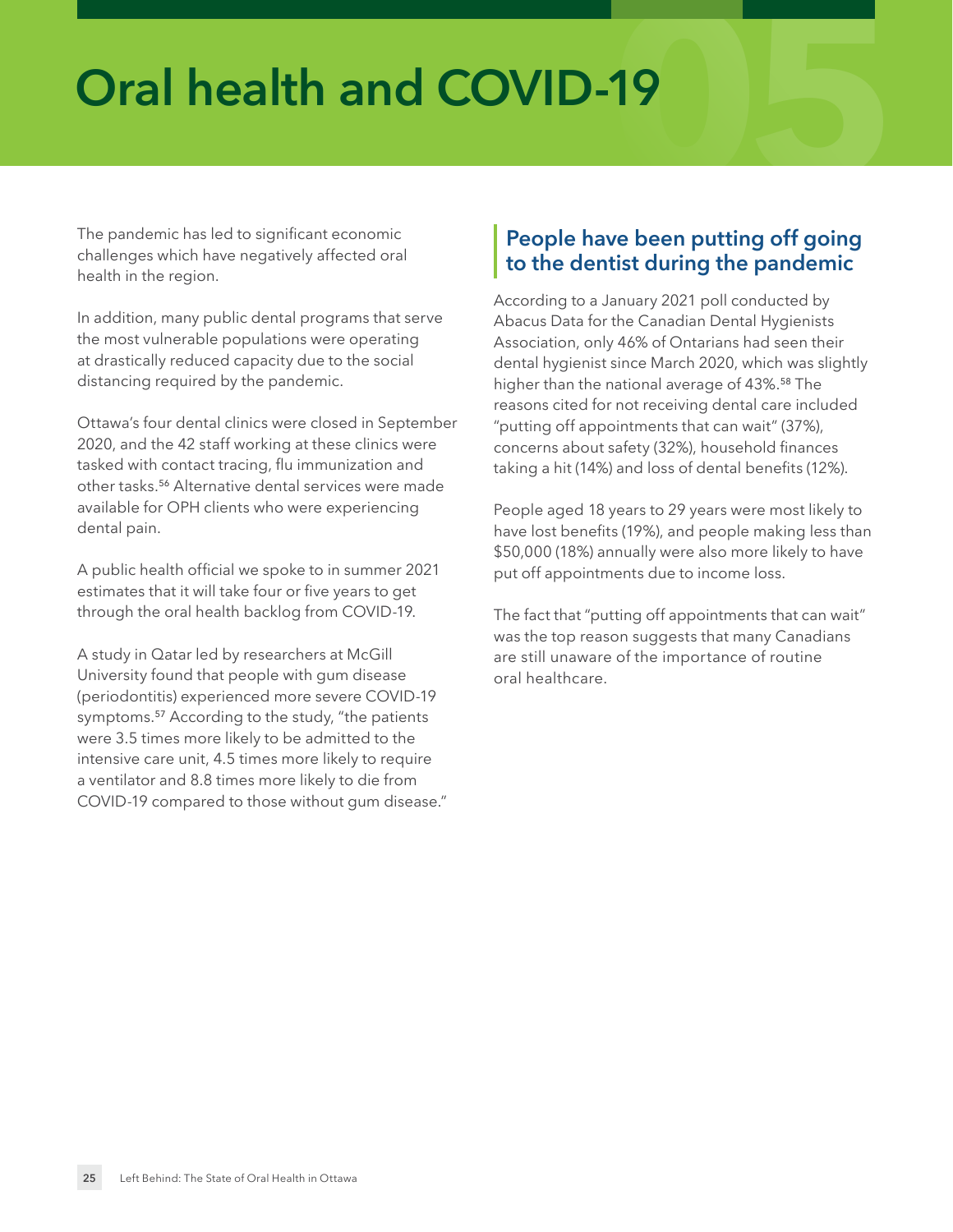### <span id="page-25-0"></span>**06 Improving oral health infrastructure**  in Ottawa

Despite the gaps in Ontario's oral healthcare system, cities and regions have some tools to make dental care more accessible, and Ottawa has some successes and opportunities on this front.

#### **Community organizations and clinics serving low-income residents**

The following organizations provide either free or low-cost dental treatments. Because these organizations have experience running dental health programs, they could potentially quickly scale up.

#### **Algonquin College Dental Clinic**

The clinic offers preventative services for both adults and children. Clients who have undergone preventative services at the clinic are also eligible for restorative services at 50% of the Ontario Dental Association's current fee guide.

#### **Canadian National Institute of Health**

The dental hygiene program runs a clinic offering free cleanings, fluoride, polish, and x-rays for both adults and children.

44

I think it would be wonderful to empower organizations that already have a dental program embedded in them and give them the opportunity to partner with larger centres, but keep it protected within their own.

Interviewee from Ottawa

#### **La Cité**

Ottawa's French-language college offers a low-cost dental clinic offering dental exams, x-rays, and cleanings for between \$25 and \$50. Other treatments are available for additional costs.

#### **Ottawa Mission Dental Clinic**

<span id="page-25-2"></span><span id="page-25-1"></span>The Ottawa Mission's clinic at Daly Avenue has been operating since 2007 but had to close its doors temporarily in March 2020 due to the pandemic.<sup>[59](#page-30-9)</sup> The clinic has one hygienist on staff and relies on volunteer dentists. In 2018/2019, the clinic served 579 patients.<sup>[60](#page-30-10)</sup> The clinic is Canada's largest volunteer dental clinic for the poor and homeless and has donated over \$2 million in free dentistry and has seen over 10,000 patients.<sup>[61](#page-30-11)</sup>

#### <span id="page-25-3"></span>**Ottawa Public Health (OPH)**

OPH runs four dental clinics for eligible residents and works on health promotion and prevention. OPH also reaches 91% of Ottawa residents through community water fluoridation.

#### **Wabano Centre for Aboriginal Health**

<span id="page-25-4"></span>Wabano has a unique Model of Care that places Indigenous culture at the centre of its treatment and services. The Centre runs a dental clinic on Mondays and Thursdays from 9am–5pm. In 2017, there were 1,125 visits to the dental clinic.<sup>[62](#page-30-12)</sup>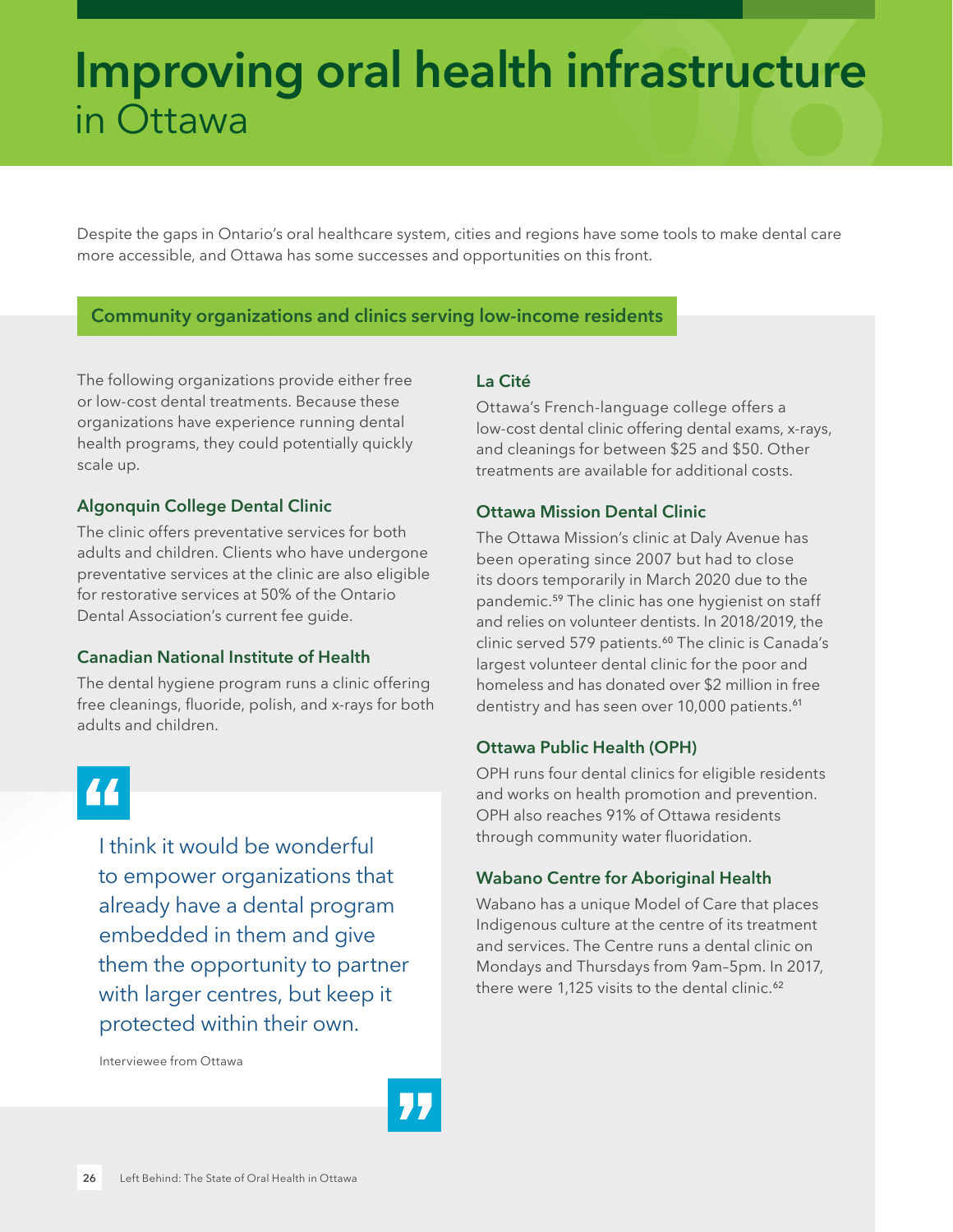If we look at how Medicaid pays dental care in the US, it's based on income. Medicaid would pay a certain percentage based on income, and at a certain point, the patient gets 100% of the cost paid. If you have a somewhat higher income, you may only get a percentage of your costs covered. That makes a lot more sense than a hard cut-off like we use in Ontario. We don't see a graduated income method in any publicly funded program in Ontario, and I'm not aware of any in Canada.

Interviewee from Ottawa



#### <span id="page-26-0"></span>**Recommendations and options**

The problem of access to affordable, equitable oral healthcare is complex, and many of the public health policies needed to effect real change rest with the provincial or federal governments. And though ongoing provincial and federal advocacy for improvements to oral healthcare remain critical, there are still significant and meaningful actions that can be taken at the local and regional level to move the needle on oral health outcomes here in Ottawa.

The largest challenge that needs to be addressed is ensuring access to oral healthcare for low-income adults who do not have insurance or who do not qualify for government support. While there is still a lot of room for improvement with respect to children's oral health, both youth and seniors across the province are now more likely to have access to dental care due to public program expansions across Ontario in recent years.

The people who are left behind are those low-income individuals without insurance, who may also experience compounding factors such as food insecurity, precarious employment and skyrocketing housing costs, and for whom the cost of dental care remains far out of reach.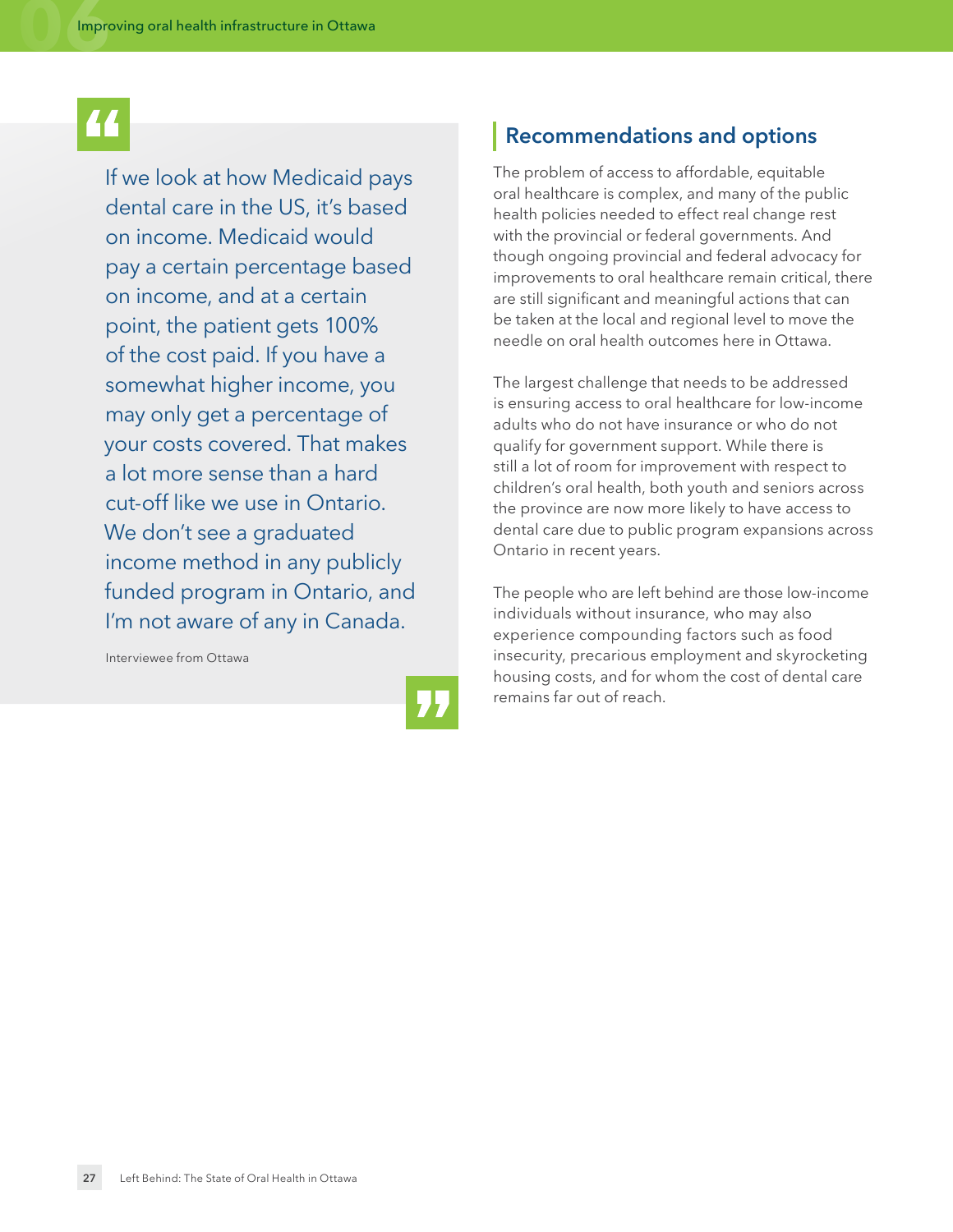A few opportunities for overall oral healthcare improvement include:

- Establishing a network of individuals working in dental health across Ottawa who would be willing to partner with Ottawa Public Health and local organizations to provide low-cost or free dental care to low-income and marginalized people.
	- Providing support to existing organizations working on oral health, such as those profiled in the previous sections.
	- Work to inform the provincial and federal government of local challenges and the need to expand dental coverage across communities, especially for low-income residents.
	- Educate and encourage businesses to include dental benefits in employment packages for lower-income workers.
	- Providing funding for oral health research to better understand the prevalence and causes of poor oral health and its impact on overall physical and mental wellbeing.
- Prioritizing regular data collection to better understand the state of oral health within the region and inform decision-making.
- Advocating for the expansion of public programs, providing oral healthcare to vulnerable populations.

### "

I would say that in terms of long-term impact, your greatest focus or area of impact could be on the younger individuals that we work with. […] They have many years ahead of them, and they also have many years of dental emergencies ahead of them that could be curbed.

Interviewee from Ottawa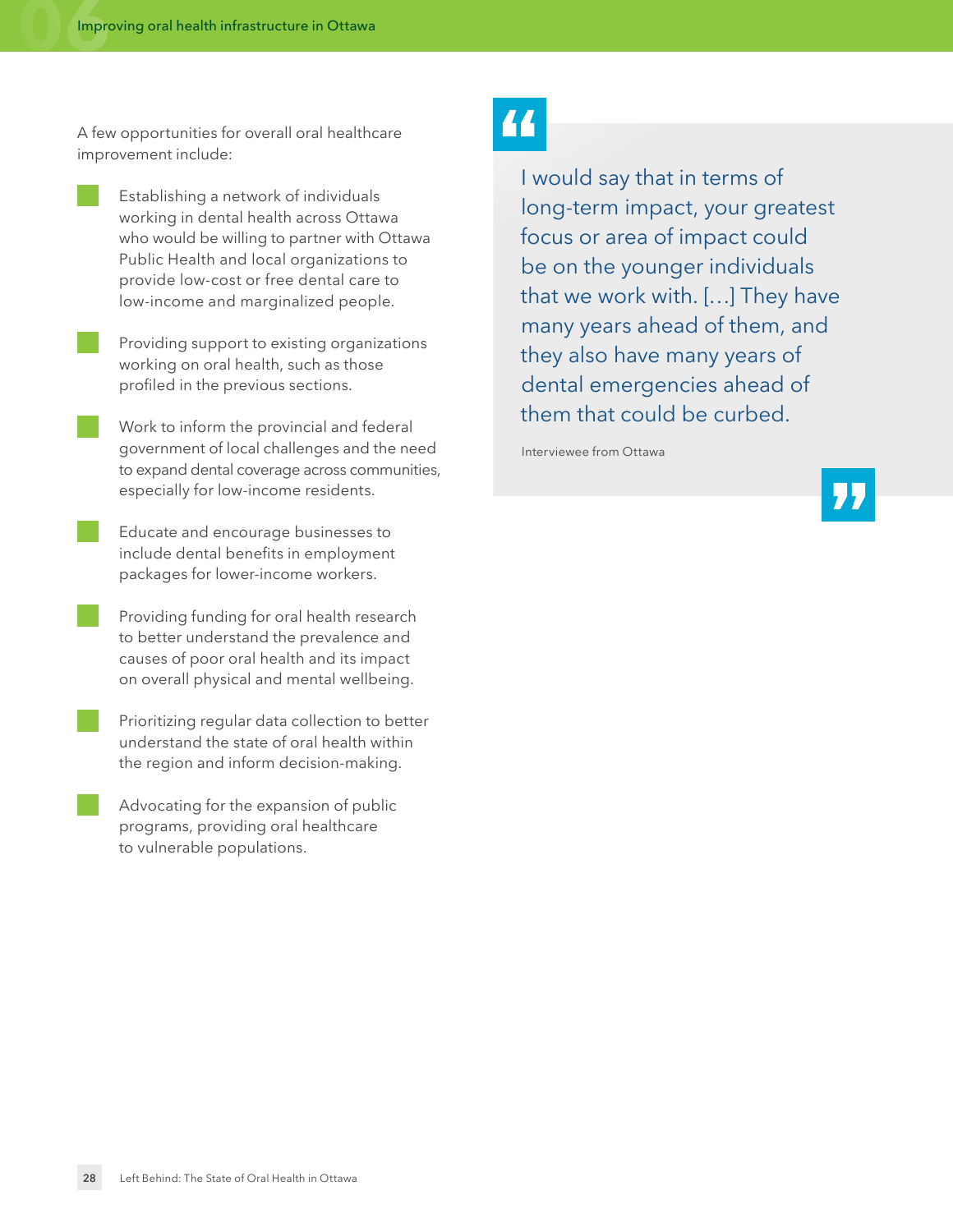## <span id="page-28-0"></span>**Endnotes**

- <span id="page-28-1"></span>[1](#page-3-1) Canadian Community Health Survey, Public Use Microdata File, 2017/2018. Ottawa Health Unit. Data reflects non-age standardized weighted numbers. Analysis by author.
- <span id="page-28-2"></span>[2](#page-6-2) Katherine Horst, 'Access to Affordable Oral Health Care in Waterloo Region' (Kitchener, 2017).
- <span id="page-28-3"></span>[3](#page-8-1) Jacquie Maund, 'No Access to Dental Care: Facts and Figures on Visits to Emergency Rooms and Physicians for Dental Problems in Ontario', January 2017, [https://www.allianceon.](https://www.allianceon.org/sites/default/files/documents/Information-ER-DR-visits-dental-problems_Jan-2017.pdf) [org/sites/default/files/documents/Information-ER-DR-visits](https://www.allianceon.org/sites/default/files/documents/Information-ER-DR-visits-dental-problems_Jan-2017.pdf)[dental-problems\\_Jan-2017.pdf.](https://www.allianceon.org/sites/default/files/documents/Information-ER-DR-visits-dental-problems_Jan-2017.pdf)
- <span id="page-28-4"></span>[4](#page-8-2) Brandy Thompson et al., 'The Potential Oral Health Impact of Cost Barriers to Dental Care: Findings from a Canadian Population-Based Study', BMC Oral Health 14, no. 1 (25 June 2014), <https://doi.org/10.1186/1472-6831-14-78>.
- <span id="page-28-5"></span>[5](#page-8-3) Brandy Thompson et al., 'The Potential Oral Health Impact of Cost Barriers to Dental Care: Findings from a Canadian Population-Based Study', BMC Oral Health 14, no. 1 (25 June 2014), <https://doi.org/10.1186/1472-6831-14-78>.
- <span id="page-28-6"></span>[6](#page-9-0) by Judy Lux, 'Review of the Oral Disease-Systemic Part I: Heart Disease, Diabetes', vol. 40, November 2006, [https://www.dentalhygienecanada.ca/pdfs/Profession/](https://www.dentalhygienecanada.ca/pdfs/Profession/Resources/Disease_Link_Article.pdf) [Resources/Disease\\_Link\\_Article.pdf](https://www.dentalhygienecanada.ca/pdfs/Profession/Resources/Disease_Link_Article.pdf).
- <span id="page-28-7"></span>[7](#page-9-1) <https://www.ncbi.nlm.nih.gov/pmc/articles/PMC4520114/>.
- <span id="page-28-8"></span>[8](#page-9-2) 'Mental Illness and Oral Health | Oral Health Foundation', accessed 20 June 2021, [https://www.dentalhealth.org/](https://www.dentalhealth.org/mental-illness-and-oral-health) [mental-illness-and-oral-health.](https://www.dentalhealth.org/mental-illness-and-oral-health)
- <span id="page-28-9"></span>[9](#page-9-3) Puneet Kaur et al., 'Impact of Dental Disorders and Its Influence on Self Esteem Levels among Adolescents', Journal of Clinical and Diagnostic Research 11, no. 4 (1 April 2017): ZC05–8, [https://doi.org/10.7860/JCDR/2017/23362.9515.](https://doi.org/10.7860/JCDR/2017/23362.9515)
- <span id="page-28-10"></span>[10](#page-9-4) Steve Kisely, 'No Mental Health without Oral Health', Canadian Journal of Psychiatry (SAGE Publications Inc., 1 May 2016), [https://doi.org/10.1177/0706743716632523.](https://doi.org/10.1177/0706743716632523)
- <span id="page-28-11"></span>[11](#page-9-5) Hazem Seirawan, Sharon Faust, and Roseann Mulligan, 'The Impact of Oral Health on the Academic Performance of Disadvantaged Children', American Journal of Public Health (American Public Health Association, September 2012), <https://doi.org/10.2105/AJPH.2011.300478>.
- <span id="page-28-12"></span>[12](#page-9-6) Dr. Vera Etches, 'UPDATE ON DENTAL HEALTH SERVICES IN OTTAWA' (Ottawa, 11 December 2017), [http://ottwatch.ca/](http://ottwatch.ca/meetings/file/492461) [meetings/file/492461](http://ottwatch.ca/meetings/file/492461).
- <span id="page-28-13"></span>[13](#page-9-7) Maria Helena Monteiro de Barros Miotto, Jean Carlos Bazoni Silotti, and Ludmilla Awad Barcellos, 'Dental Pain as the Motive for Absenteeism in a Sample of Workers', Ciencia e Saude Coletiva 17, no. 5 (17 May 2012): 1357–63, [https://doi.](https://doi.org/10.1590/s1413-81232012000500029) [org/10.1590/s1413-81232012000500029](https://doi.org/10.1590/s1413-81232012000500029).
- <span id="page-28-14"></span>Jamie Moeller et al., 'Assessing the Relationship between Dental Appearance and the Potential for Discrimination in Ontario, Canada', SSM – Population Health 1 (1 December 2015): 26–31,<https://doi.org/10.1016/j.ssmph.2015.11.001>.
- <span id="page-28-15"></span>[15](#page-9-9) Sonica Singhal, 'The Role of Dental Treatment in Welfareto-Work' (Toronto, 2015), [https://tspace.library.utoronto.ca/](https://tspace.library.utoronto.ca/bitstream/1807/71334/1/Singhal_Sonica_201511_PhD_thesis.pdf) [bitstream/1807/71334/1/Singhal\\_Sonica\\_201511\\_PhD\\_](https://tspace.library.utoronto.ca/bitstream/1807/71334/1/Singhal_Sonica_201511_PhD_thesis.pdf) [thesis.pdf](https://tspace.library.utoronto.ca/bitstream/1807/71334/1/Singhal_Sonica_201511_PhD_thesis.pdf).
- <span id="page-28-16"></span>[16](#page-9-10) Source: Canadian Community Health Survey, Public Use Microdata File, 2017/2018. Data reflects non-age standardized weighted numbers. Analysis by author.
- <span id="page-28-17"></span>[17](#page-9-11) Erica Alini, 'Here's How Home Prices Compare to Incomes across Canada | Globalnews.Ca', Globalnews.ca, 10 April 2021, [https://globalnews.ca/news/7740756/home-prices](https://globalnews.ca/news/7740756/home-prices-compared-to-income-across-canada/)[compared-to-income-across-canada/](https://globalnews.ca/news/7740756/home-prices-compared-to-income-across-canada/).
- <span id="page-28-18"></span>[18](#page-10-0) Quinonez.
- <span id="page-28-19"></span>[19](#page-11-0) Quinonez.
- <span id="page-28-20"></span>[20](#page-13-1) Data is not available for the breakdown of insurance coverage of specific ethnic groups. Data uniquely about Indigenous people is also lacking.
- <span id="page-28-21"></span>[21](#page-14-0) 'Our Health Counts Toronto', 2019, [https://doi.org/10.1007/](https://doi.org/10.1007/s11524-006-9108-8) [s11524-006-9108-8.](https://doi.org/10.1007/s11524-006-9108-8)
- <span id="page-28-22"></span>[22](#page-14-1) Michael A. Rotondi et al., 'Our Health Counts Toronto: Using Respondent-Driven Sampling to Unmask Census Undercounts of an Urban Indigenous Population in Toronto, Canada', BMJ Open, 3 November 2017, [https://doi.org/10.1136/](https://doi.org/10.1136/bmjopen-2017-018936) [bmjopen-2017-018936](https://doi.org/10.1136/bmjopen-2017-018936).
- <span id="page-28-23"></span>[23](#page-14-2) K. O'Brien et al., 'Oral Health', Our Health Counts (Toronto, ON, 2018), [http://www.welllivinghouse.com/wp-content/](http://www.welllivinghouse.com/wp-content/uploads/2018/02/Oral-Health-OHC-Toronto.pdf) [uploads/2018/02/Oral-Health-OHC-Toronto.pdf](http://www.welllivinghouse.com/wp-content/uploads/2018/02/Oral-Health-OHC-Toronto.pdf).
- <span id="page-28-24"></span>[24](#page-14-3) [https://www.cps.ca/en/documents/position/](https://www.cps.ca/en/documents/position/early-childhood-caries#ref14) [early-childhood-caries#ref14.](https://www.cps.ca/en/documents/position/early-childhood-caries#ref14)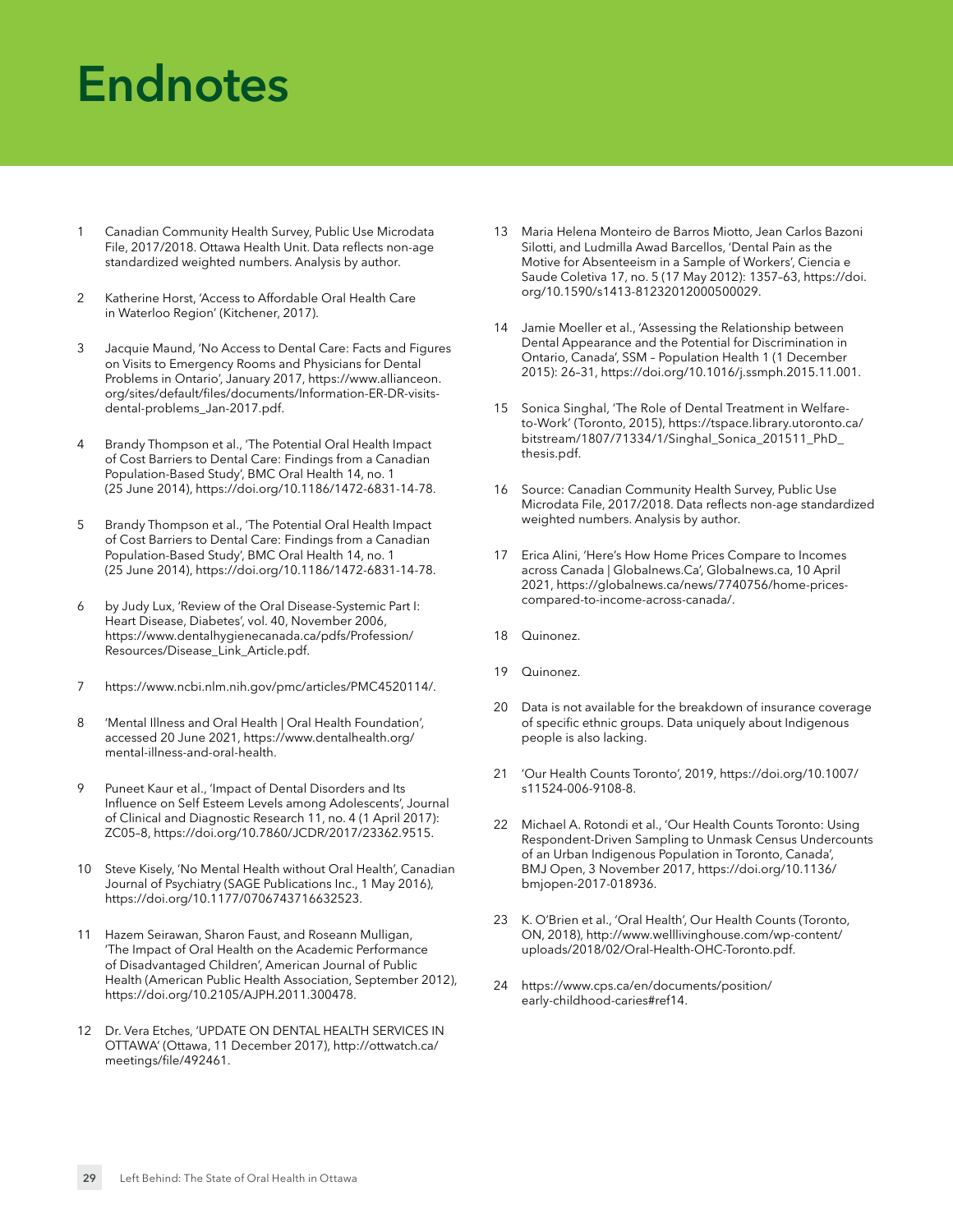- <span id="page-29-0"></span>[25](#page-14-4) Catherine Carstairs and Ian Mosby, 'Indigenous Oral Health, COVID-19, and the Treaty Obligation to Health Care | UTP Journals Blog', 20 July 2020, [https://blog.](https://blog.utpjournals.com/2020/07/20/indigenous-oral-health-covid-19-and-the-treaty-obligation-to) [utpjournals.com/2020/07/20/indigenous-oral-health](https://blog.utpjournals.com/2020/07/20/indigenous-oral-health-covid-19-and-the-treaty-obligation-to)[covid-19-and-the-treaty-obligation-to-health-care/](https://blog.utpjournals.com/2020/07/20/indigenous-oral-health-covid-19-and-the-treaty-obligation-to).
- <span id="page-29-1"></span>[26](#page-14-5) Etches, 'UPDATE ON DENTAL HEALTH SERVICES IN OTTAWA', 11 December 2017.
- <span id="page-29-2"></span>[27](#page-14-6) Catherine Carstairs and Ian Mosby, 'Colonial Extractions: Oral Health Care and Indigenous Peoples in Canada, 1945–79', Canadian Historical Review 101, no. 2 (1 June 2020): 192–216, [https://doi.org/10.3138/chr.2018-0097.](https://doi.org/10.3138/chr.2018-0097)
- <span id="page-29-3"></span>[28](#page-14-7) Carstairs and Mosby, 'Indigenous Oral Health, COVID-19, and the Treaty Obligation to Health Care | UTP Journals Blog'.
- <span id="page-29-4"></span>[29](#page-14-8) 'Impacts of Federal Dental Policies on Indigenous Peoples – Research and Innovation – Ryerson University', Innovation Newsletter, 2021, [https://www.ryerson.ca/research/](https://www.ryerson.ca/research/publications/newsletter/2021-02/federal-dental-policies/) [publications/newsletter/2021-02/federal-dental-policies/](https://www.ryerson.ca/research/publications/newsletter/2021-02/federal-dental-policies/).
- <span id="page-29-5"></span>[30](#page-14-9) 'About the Non-Insured Health Benefits Program', 2021, [https://www.sac-isc.gc.ca/eng/1576790320164/](https://www.sac-isc.gc.ca/eng/1576790320164/1576790364553) [1576790364553](https://www.sac-isc.gc.ca/eng/1576790320164/1576790364553).
- <span id="page-29-6"></span>[31](#page-14-10) Office of the Auditor General of Canada, 'Report 4—Oral Health Programs for First Nations and Inuit—Health Canada', accessed 20 June 2021, [https://www.oag-bvg.gc.ca/internet/](https://www.oag-bvg.gc.ca/internet/English/parl_oag_201711_04_e_42669.html) [English/parl\\_oag\\_201711\\_04\\_e\\_42669.html.](https://www.oag-bvg.gc.ca/internet/English/parl_oag_201711_04_e_42669.html)
- <span id="page-29-7"></span>[32](#page-15-1) Office of the Auditor General of Canada.
- <span id="page-29-8"></span>[33](#page-15-2) Ian Mosby and Catherine Carstairs, 'Federal Policies Undermine Indigenous Dental Health', 5 October 2018, [https://policyoptions.irpp.org/magazines/october-2018/](https://policyoptions.irpp.org/magazines/october-2018/federal-policies-undermine-indigenous-dental-health/) [federal-policies-undermine-indigenous-dental-health/](https://policyoptions.irpp.org/magazines/october-2018/federal-policies-undermine-indigenous-dental-health/).
- <span id="page-29-9"></span>[34](#page-15-3) Dr. Vera Etches, 'UPDATE ON DENTAL HEALTH SERVICES IN OTTAWA', 4 April 2019, [http://ottwatch.ca/meetings/](http://ottwatch.ca/meetings/file/577511) [file/577511](http://ottwatch.ca/meetings/file/577511).
- <span id="page-29-10"></span>[35](#page-15-4) Etches.
- <span id="page-29-11"></span>[36](#page-15-5) Etches.
- <span id="page-29-12"></span>[37](#page-15-6) 'Ontario Expanding Access to Dental Care and Affordable Prescription Drugs for Vulnerable Seniors | Ontario Newsroom', accessed 20 June 2021, [https://news.ontario.ca/](https://news.ontario.ca/en/release/1000095/ontario-expanding-access-to-dental-care-and-affordable-prescription-drugs-for-vulnerable-seniors) [en/release/1000095/ontario-expanding-access-to-dental](https://news.ontario.ca/en/release/1000095/ontario-expanding-access-to-dental-care-and-affordable-prescription-drugs-for-vulnerable-seniors)[care-and-affordable-prescription-drugs-for-vulnerable-seniors](https://news.ontario.ca/en/release/1000095/ontario-expanding-access-to-dental-care-and-affordable-prescription-drugs-for-vulnerable-seniors).
- <span id="page-29-13"></span>[38](#page-15-7) 'Population Estimates, July 1, by Census Metropolitan Area and Census Agglomeration, 2016 Boundaries', 14 January 2021, [https://doi.org/doi.org/10.25318/1710013501-eng.](https://doi.org/doi.org/10.25318/1710013501-eng)
- <span id="page-29-14"></span>Szperling, Peter. "'Perfect Storm': Ottawa Food Bank Faces Increased Demand and Rising Costs | CTV News." CTV News Ottawa, October 28, 2021. [https://ottawa.ctvnews.ca/perfect](https://ottawa.ctvnews.ca/perfect-storm-ottawa-food-bank-faces-increased-demand-and-rising-costs-1.5643025)[storm-ottawa-food-bank-faces-increased-demand-and-rising](https://ottawa.ctvnews.ca/perfect-storm-ottawa-food-bank-faces-increased-demand-and-rising-costs-1.5643025)[costs-1.5643025.](https://ottawa.ctvnews.ca/perfect-storm-ottawa-food-bank-faces-increased-demand-and-rising-costs-1.5643025)
- <span id="page-29-15"></span>[40](#page-16-2) Valerie Tarasuk, Andrée Anne Fafard St-Germain, and Rachel Loopstra, 'The Relationship Between Food Banks and Food Insecurity: Insights from Canada', Voluntas 31, no. 5 (1 October 2020): 841–52, [https://doi.org/10.1007/s11266-019-00092-w.](https://doi.org/10.1007/s11266-019-00092-w)
- <span id="page-29-16"></span>[41](#page-17-1) Vanessa Muirhead et al., 'Oral Health Disparities and Food Insecurity in Working Poor Canadians', Community Dentistry and Oral Epidemiology 37, no. 4 (August 2009): 294–304, <https://doi.org/10.1111/j.1600-0528.2009.00479.x>.
- <span id="page-29-17"></span>[42](#page-17-2) Donald L. Chi et al., 'Socioeconomic Status, Food Security, and Dental Caries in Us Children: Mediation Analyses of Data from the National Health and Nutrition Examination Survey, 2007-2008', American Journal of Public Health (American Public Health Association Inc., 2014), [https://doi.org/10.2105/](https://doi.org/10.2105/AJPH.2013.301699) [AJPH.2013.301699.](https://doi.org/10.2105/AJPH.2013.301699)
- <span id="page-29-21"></span>[43](#page-18-4) Rafael L.F. Figueiredo, Stephen W. Hwang, and Carlos Quiñonez, 'Dental Health of Homeless Adults in Toronto, Canada', Journal of Public Health Dentistry 73, no. 1 (1 December 2013): 74–78, [https://doi.org/10.1111/](https://doi.org/10.1111/j.1752-7325.2012.00355.x) [j.1752-7325.2012.00355.x.](https://doi.org/10.1111/j.1752-7325.2012.00355.x)
- <span id="page-29-18"></span>[44](#page-18-1) Giacomo Panico, 'Dental Clinic's Closure Sending Homeless Patients to ER | CBC News', CBC News, 14 January 2021, [https://www.cbc.ca/news/canada/ottawa/dental-clinic](https://www.cbc.ca/news/canada/ottawa/dental-clinic-closure-forcing-homeless-patients-er-1.5871798)[closure-forcing-homeless-patients-er-1.5871798.](https://www.cbc.ca/news/canada/ottawa/dental-clinic-closure-forcing-homeless-patients-er-1.5871798)
- <span id="page-29-19"></span>[45](#page-18-2) 'Health Services – Ottawa Mission', accessed 21 June 2021, [https://ottawamission.com/how-we-help/health-services/.](https://ottawamission.com/how-we-help/health-services/)
- <span id="page-29-20"></span>[46](#page-18-3) 'Ottawa Mission Dental Clinic | "No-Cost" Dentistry for the Homeless of Ottawa', accessed 21 June 2021, [https://www.tomharle.com/charitable-dental-organizations/](https://www.tomharle.com/charitable-dental-organizations/ottawa-mission-dental-clinic/) [ottawa-mission-dental-clinic/.](https://www.tomharle.com/charitable-dental-organizations/ottawa-mission-dental-clinic/)
- <span id="page-29-22"></span>[47](#page-20-0) 'Consumer Price Index, Monthly, Not Seasonally Adjusted', 20 June 2021, [https://www150.statcan.gc.ca/t1/tbl1/en/](https://www150.statcan.gc.ca/t1/tbl1/en/tv.action?pid=1810000401) [tv.action?pid=1810000401](https://www150.statcan.gc.ca/t1/tbl1/en/tv.action?pid=1810000401).
- <span id="page-29-23"></span>[48](#page-21-1) '2. Measuring Disability at Statistics Canada', 2016, [https://www150.statcan.gc.ca/n1/pub/89-654-x/](https://www150.statcan.gc.ca/n1/pub/89-654-x/2016003/2_mes-eng.htm) [2016003/2\\_mes-eng.htm.](https://www150.statcan.gc.ca/n1/pub/89-654-x/2016003/2_mes-eng.htm)
- <span id="page-29-24"></span>[49](#page-21-2) 'Functional Difficulties: Washington Group, 2017', 2017, [https://www150.statcan.gc.ca/n1/pub/82-625-x/2018001/](https://www150.statcan.gc.ca/n1/pub/82-625-x/2018001/article/54978-eng.htm) [article/54978-eng.htm.](https://www150.statcan.gc.ca/n1/pub/82-625-x/2018001/article/54978-eng.htm)